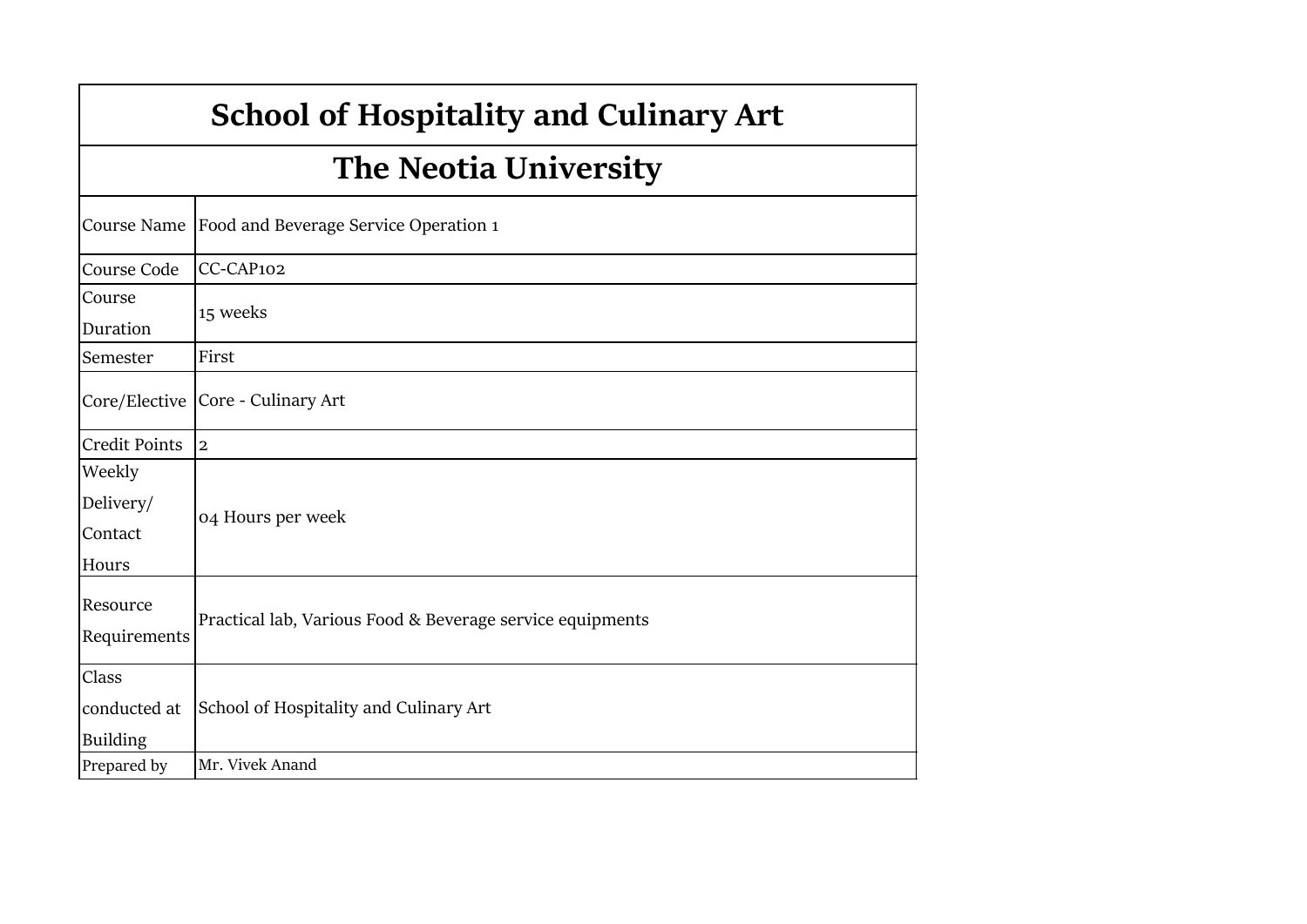### **Course Description**

This course will help our students in gaining various service knowledge about the Hospitality industry in depth. Students will learn the basics of food and beverage service techniques which actually follows in a  $5^*$  hotel.

### **Course Outcomes (COs)/ Learning Outcomes (LOs)**

After completion of the semester students will be able to perform various types of services followed in the Hospitality Industry. Students will be able to identify F&B service euipments. They must be able to clean and maintain various f&b equipments. Our students should be able to do the various table setup and should be able to identify and rectify various issues occured during service of food & beverage items.

**Prescribed and Recommended Readings:**

**Required Textbook(s)** Food and Beverage Service by R. Singaravelavan. Food and Beverage Service by Sudhir Andrews.

#### **Recommended Reading(s**)

Food and Beverage Service book by Dennis Lillicrap and Vijay Dhawan

**Parameters required from the students:** Basic knowledge of food, Non-Alcoholic beverages i.e. Tea,Coffee etc.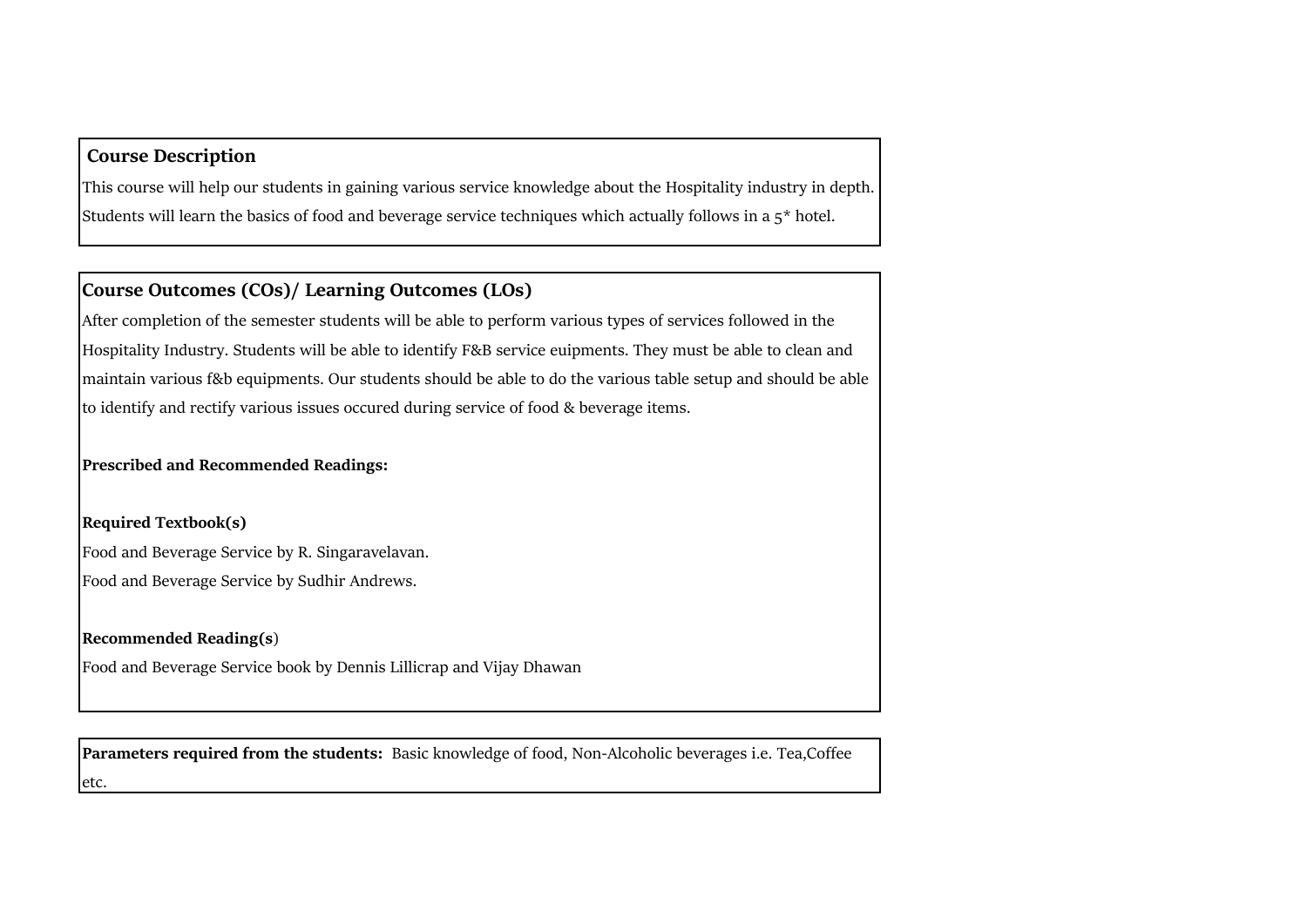|                | <b>Syllabus for practical</b>                                                                                                                                                               |                 |
|----------------|---------------------------------------------------------------------------------------------------------------------------------------------------------------------------------------------|-----------------|
| actical N      | <b>Particulars</b>                                                                                                                                                                          | <b>Duration</b> |
| $\mathbf{1}$   | Food Service areas - Induction & Profile of the areas                                                                                                                                       | 3 Hr 45 Mins.   |
| $\overline{a}$ | Ancillary F&B Service areas - Induction & Profile of the areas                                                                                                                              | 3 Hr 45 Mins.   |
| 3              | Familiarization of F&B Service equipment                                                                                                                                                    | 3 Hr 45 Mins.   |
| $\overline{4}$ | Familiarization of F&B Service equipment                                                                                                                                                    | 3 Hr 45 Mins.   |
| 5              | Care & Maintenance of F&B Service equipment                                                                                                                                                 | 3 Hr 45 Mins.   |
| 6              | Cleaning / polishing of EPNS items<br>PREPARATION FOR SERVICE (RESTAURANT)                                                                                                                  | 3 Hr 45 Mins.   |
| 7              | Organizing Mise-en-scene and Mise-en-Place                                                                                                                                                  | 3 Hr 45 Mins.   |
| 8              | Opening Operating & Closing duties<br>PREPARATION FOR SERVICE (RESTAURANT)<br>Organizing Mise-en-scene and Mise-en-Place<br>Opening, Operating & Closing duties<br>Basic Technical Skills : | 3 Hr 45 Mins.   |
| 9              | Holding Service Spoon & Fork<br>Carrying a Tray / Salver<br>Basic Technical Skills :                                                                                                        | 3 Hr 45 Mins.   |
| 10             | Laying a Table Cloth<br>Changing a Table Cloth during service<br>Basic Technical Skills :                                                                                                   | 3 Hr 45 Mins.   |
| 11             | Placing meal plates & Clearing soiled plates<br>Stocking Sideboard<br>Basic Technical Skills:                                                                                               | 3 Hr 45 Mins.   |
| 12             | Service of Water<br>Using Service Plate & Crumbing Down                                                                                                                                     | 3 Hr 45 Mins.   |
| 13             | TABLE LAY-OUT & SERVICE:<br>A La Carte Cover, Table d'Hote Cover<br>English Breakfast Cover, American Breakfast Cover                                                                       | 3 Hr 45 Mins.   |
| 14             | TABLE LAY-OUT & SERVICE:<br>Continental Breakfast Cover, Indian Breakfast Cover<br>Afternoon Tea Cover, High Tea Cover                                                                      | 3 Hr 45 Mins.   |
| 15             | PROCEDURE FOR SERVICE OF A MEAL                                                                                                                                                             | 3 Hr 45 Mins.   |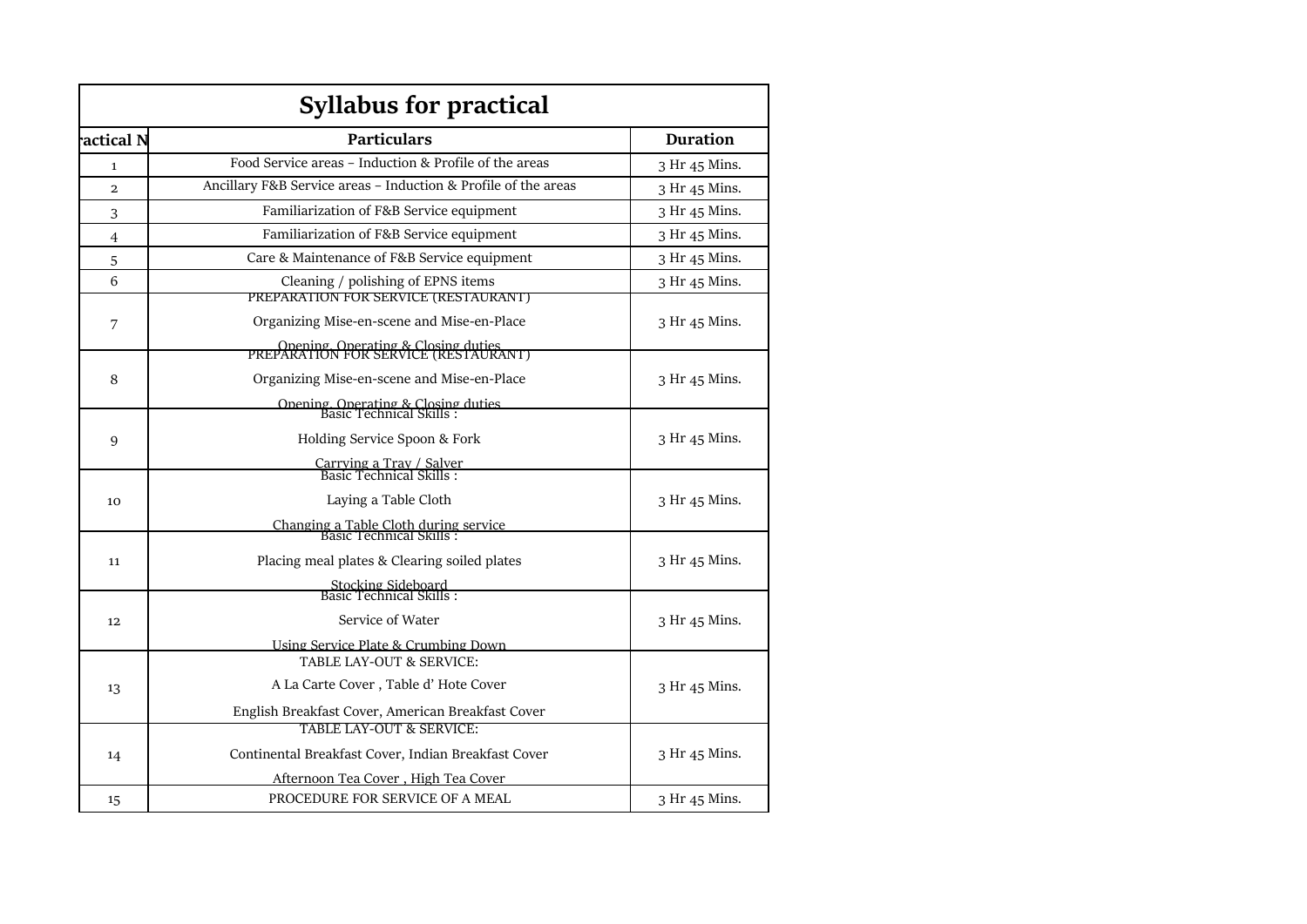| <b>B.Sc in Culinary Art</b>                                           |                                                                                                         |                |                   |                                                                                                                                                         |                                                                   |                                                                               |  |  |  |  |
|-----------------------------------------------------------------------|---------------------------------------------------------------------------------------------------------|----------------|-------------------|---------------------------------------------------------------------------------------------------------------------------------------------------------|-------------------------------------------------------------------|-------------------------------------------------------------------------------|--|--|--|--|
| <b>SUBJECT:</b>                                                       | <b>Food and Beverage Service</b><br>Operation 1                                                         |                | <b>MANUAL NO:</b> | $\mathbf{1}$                                                                                                                                            | <b>Faculty: Sumit Das</b>                                         |                                                                               |  |  |  |  |
|                                                                       | Food Service areas -                                                                                    |                |                   |                                                                                                                                                         | <b>HOURS:</b>                                                     | 3 hours 45 mins                                                               |  |  |  |  |
| TOPIC:                                                                | <b>Induction &amp; Profile of the</b>                                                                   |                | <b>SEMESTER:</b>  | $\mathbf{1}$                                                                                                                                            | <b>Approved By:</b>                                               | <b>Deputy Director</b>                                                        |  |  |  |  |
|                                                                       | areas                                                                                                   |                |                   |                                                                                                                                                         |                                                                   |                                                                               |  |  |  |  |
| <b>LEARNING OUTCOME</b>                                               |                                                                                                         |                |                   |                                                                                                                                                         |                                                                   |                                                                               |  |  |  |  |
| Students should able to identify the various areas of F&B department. |                                                                                                         |                |                   |                                                                                                                                                         |                                                                   |                                                                               |  |  |  |  |
|                                                                       | Students will be able to explain the importance and uses of various area of F&B department.             |                |                   |                                                                                                                                                         |                                                                   |                                                                               |  |  |  |  |
| RESOURCES: Projector, Screen & laptop etc.                            |                                                                                                         |                |                   |                                                                                                                                                         |                                                                   |                                                                               |  |  |  |  |
|                                                                       | REFERENCES: Food and Beverage Service by R. Singaravelavan.                                             |                |                   |                                                                                                                                                         |                                                                   |                                                                               |  |  |  |  |
| VIDEO TUTORIAL: https://youtu.be/r_VPsyxYz2k                          |                                                                                                         |                |                   |                                                                                                                                                         |                                                                   |                                                                               |  |  |  |  |
|                                                                       | <b>METHODOLOGY:</b>                                                                                     |                |                   |                                                                                                                                                         |                                                                   |                                                                               |  |  |  |  |
|                                                                       | <b>PARTICULARS</b>                                                                                      | <b>TIME</b>    |                   |                                                                                                                                                         | <b>TASK</b>                                                       |                                                                               |  |  |  |  |
|                                                                       | <b>Hygiene &amp; Grooming Check up</b>                                                                  | 10 minutes     |                   | Check the body temperature of each and every students, They must wash and                                                                               |                                                                   |                                                                               |  |  |  |  |
|                                                                       |                                                                                                         |                |                   | Check hair cut, nails, shaving, shoe polish, uniform and service tools<br>Instruct students about practicals. Discussion about the various areas of F&B |                                                                   |                                                                               |  |  |  |  |
| <b>Briefing</b>                                                       |                                                                                                         | 15 minutes     |                   | Do's and Don'ts of Practicals                                                                                                                           |                                                                   |                                                                               |  |  |  |  |
|                                                                       |                                                                                                         |                |                   |                                                                                                                                                         | Videos will be shown to the students of the various areas of F&B. |                                                                               |  |  |  |  |
| <b>Practical Demonstration</b>                                        |                                                                                                         | 2hr 45 minutes |                   | Induction - Food & Beverage area.<br>Importance of each and every area.                                                                                 |                                                                   |                                                                               |  |  |  |  |
| <b>Check learning outcome</b>                                         |                                                                                                         | 15 minutes     |                   |                                                                                                                                                         |                                                                   | Questions will be asked related to the various areas of F&B department.       |  |  |  |  |
| Closing                                                               |                                                                                                         | 20 minutes     |                   |                                                                                                                                                         |                                                                   | to be switched off. If any Equipments have been used, it should be washed and |  |  |  |  |
|                                                                       |                                                                                                         |                |                   |                                                                                                                                                         | wiped. All the items to be kept at its place.                     |                                                                               |  |  |  |  |
|                                                                       | <b>POSSIBLE SOURCES OF ERRORS &amp; RECTIFICATION:</b>                                                  |                |                   |                                                                                                                                                         |                                                                   |                                                                               |  |  |  |  |
|                                                                       | <b>POSSIBLE ERRORS</b>                                                                                  |                |                   | <b>RECTIFICATION</b>                                                                                                                                    |                                                                   |                                                                               |  |  |  |  |
|                                                                       | Students may mix-match the functions of various F&B                                                     |                |                   |                                                                                                                                                         |                                                                   | Assignment may be given to the students related to all F&B areas with its     |  |  |  |  |
| <b>RESULT ANALYSIS</b>                                                |                                                                                                         |                |                   |                                                                                                                                                         |                                                                   |                                                                               |  |  |  |  |
|                                                                       | If the class will be conducted properly, the students will be able to know about the various f&b areas. |                |                   |                                                                                                                                                         |                                                                   |                                                                               |  |  |  |  |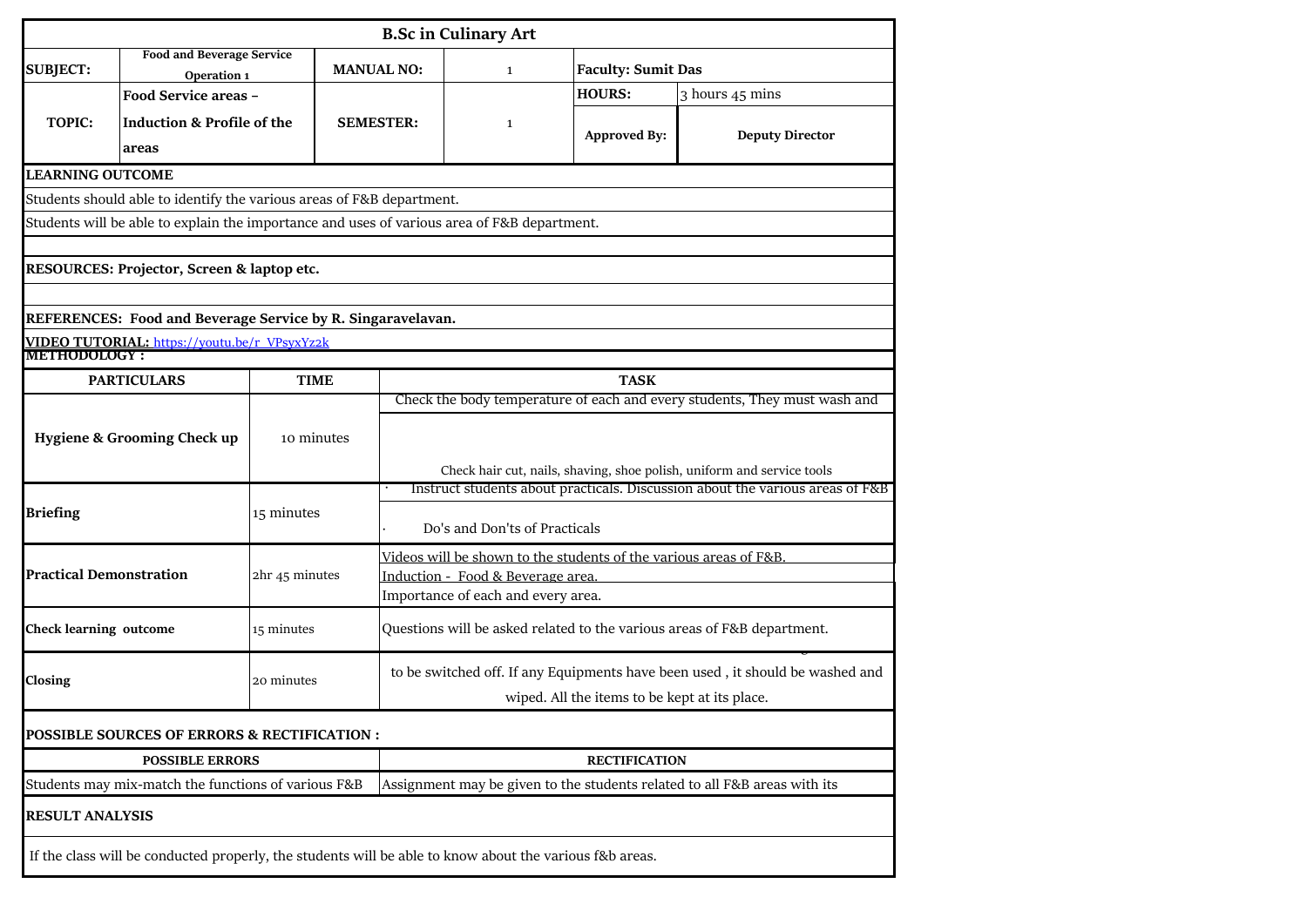|                                                                                                       | <b>B.Sc in Culinary Art</b>                                                                                              |                |                   |                                                                             |                                                            |                           |                                                                                                                                                     |  |  |  |  |
|-------------------------------------------------------------------------------------------------------|--------------------------------------------------------------------------------------------------------------------------|----------------|-------------------|-----------------------------------------------------------------------------|------------------------------------------------------------|---------------------------|-----------------------------------------------------------------------------------------------------------------------------------------------------|--|--|--|--|
| <b>SUBJECT:</b>                                                                                       | <b>Food and Beverage Service</b><br>Operation 1                                                                          |                | <b>MANUAL NO:</b> |                                                                             | $\mathbf{2}$                                               | <b>Faculty: Sumit Das</b> |                                                                                                                                                     |  |  |  |  |
|                                                                                                       | <b>Ancillary F&amp;B Service areas</b>                                                                                   |                |                   |                                                                             |                                                            | <b>HOURS:</b>             | 3 hours 45 mins                                                                                                                                     |  |  |  |  |
| <b>TOPIC:</b>                                                                                         | - Induction & Profile of the<br>areas                                                                                    |                | <b>SEMESTER:</b>  |                                                                             | $\mathbf{1}$                                               | <b>Approved By:</b>       | <b>Deputy Director</b>                                                                                                                              |  |  |  |  |
| <b>LEARNING OUTCOME</b>                                                                               |                                                                                                                          |                |                   |                                                                             |                                                            |                           |                                                                                                                                                     |  |  |  |  |
|                                                                                                       | Students should able to identify the various ancillary areas of F&B department.                                          |                |                   |                                                                             |                                                            |                           |                                                                                                                                                     |  |  |  |  |
| Students will be able to explain the importance and uses of various ancillary area of F&B department. |                                                                                                                          |                |                   |                                                                             |                                                            |                           |                                                                                                                                                     |  |  |  |  |
|                                                                                                       |                                                                                                                          |                |                   |                                                                             |                                                            |                           |                                                                                                                                                     |  |  |  |  |
|                                                                                                       | RESOURCES: Projector, Screen & laptop etc.                                                                               |                |                   |                                                                             |                                                            |                           |                                                                                                                                                     |  |  |  |  |
|                                                                                                       |                                                                                                                          |                |                   |                                                                             |                                                            |                           |                                                                                                                                                     |  |  |  |  |
|                                                                                                       | REFERENCES: Food and Beverage Service by R. Singaravelavan.                                                              |                |                   |                                                                             |                                                            |                           |                                                                                                                                                     |  |  |  |  |
|                                                                                                       | VIDEO TUTORIAL: https://youtu.be/yBHmeng3N9M                                                                             |                |                   |                                                                             |                                                            |                           |                                                                                                                                                     |  |  |  |  |
|                                                                                                       |                                                                                                                          |                |                   |                                                                             |                                                            |                           |                                                                                                                                                     |  |  |  |  |
|                                                                                                       | <b>METHODOLOGY:</b>                                                                                                      |                |                   |                                                                             |                                                            |                           |                                                                                                                                                     |  |  |  |  |
|                                                                                                       | <b>PARTICULARS</b>                                                                                                       | TIME           |                   |                                                                             |                                                            | TASK                      |                                                                                                                                                     |  |  |  |  |
|                                                                                                       | <b>Hygiene &amp; Grooming Check up</b>                                                                                   | 10 minutes     |                   |                                                                             |                                                            |                           | Check the body temperature of each and every students, They must wash and<br>Check hair cut, nails, shaving, shoe polish, uniform and service tools |  |  |  |  |
| <b>Briefing</b>                                                                                       |                                                                                                                          | 15 minutes     |                   |                                                                             |                                                            |                           | Instruct students about practicals and the ancillary areas of F&B Service.                                                                          |  |  |  |  |
|                                                                                                       |                                                                                                                          |                |                   | Videos will be shown to the students of the various ancillary areas of F&B. |                                                            |                           |                                                                                                                                                     |  |  |  |  |
| <b>Practical Demonstration</b>                                                                        |                                                                                                                          | 2hr 45 minutes |                   | Induction - Ancillary sections of F&B.                                      |                                                            |                           |                                                                                                                                                     |  |  |  |  |
|                                                                                                       |                                                                                                                          |                |                   | Functions & Importance of each and every ancillary areas.                   |                                                            |                           |                                                                                                                                                     |  |  |  |  |
| <b>Check learning outcome</b>                                                                         |                                                                                                                          | 15 minutes     |                   |                                                                             | Questions will be asked related to ancillary areas of F&B. |                           |                                                                                                                                                     |  |  |  |  |
|                                                                                                       |                                                                                                                          |                |                   |                                                                             |                                                            |                           | Students must close the windows and Curtain of the area. All the lights and                                                                         |  |  |  |  |
| Closing                                                                                               |                                                                                                                          | 20 minutes     |                   | Fans to be switched off. If any Equipments have been used, it should be     |                                                            |                           |                                                                                                                                                     |  |  |  |  |
|                                                                                                       |                                                                                                                          |                |                   | washed and wiped. All the items to be kept at its place.                    |                                                            |                           |                                                                                                                                                     |  |  |  |  |
|                                                                                                       |                                                                                                                          |                |                   |                                                                             |                                                            |                           |                                                                                                                                                     |  |  |  |  |
|                                                                                                       | <b>POSSIBLE SOURCES OF ERRORS &amp; RECTIFICATION:</b>                                                                   |                |                   |                                                                             |                                                            |                           |                                                                                                                                                     |  |  |  |  |
|                                                                                                       | <b>POSSIBLE ERRORS</b>                                                                                                   |                |                   |                                                                             |                                                            | <b>RECTIFICATION</b>      |                                                                                                                                                     |  |  |  |  |
|                                                                                                       | If the Functions of the Ancillary areas has not been                                                                     |                |                   |                                                                             |                                                            |                           | All the functions of the ancillary areas has to be carried out perfectly.                                                                           |  |  |  |  |
|                                                                                                       | perfomed well, Hurdle may occur during operation. i.e.                                                                   |                |                   |                                                                             |                                                            |                           |                                                                                                                                                     |  |  |  |  |
| <b>RESULT ANALYSIS</b>                                                                                |                                                                                                                          |                |                   |                                                                             |                                                            |                           |                                                                                                                                                     |  |  |  |  |
|                                                                                                       | If the class will be conducted properly, the students will be able to expain, various ancillary areas of F&B department. |                |                   |                                                                             |                                                            |                           |                                                                                                                                                     |  |  |  |  |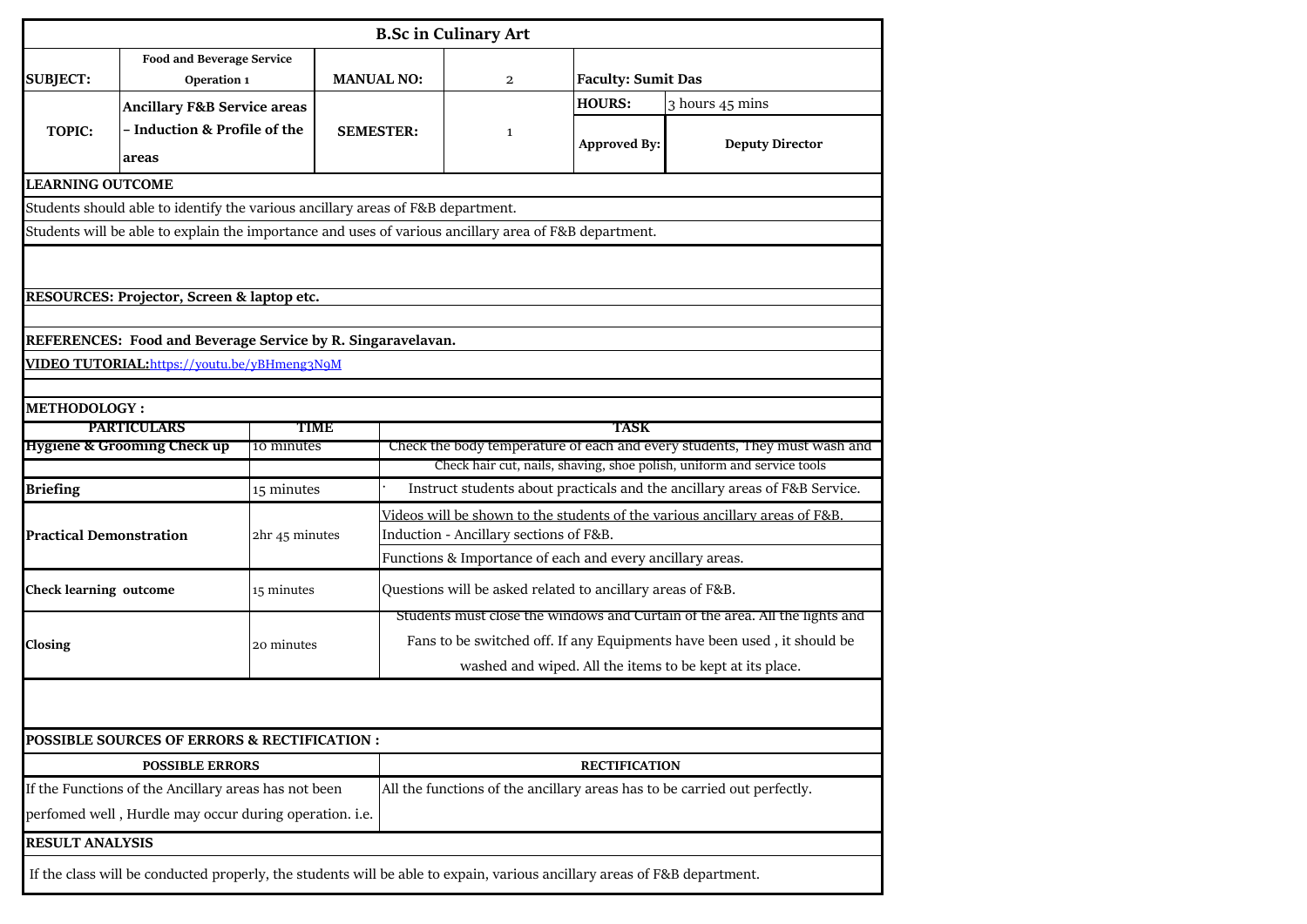|                                                                                                                                        |                                                                                                   |                |                  |                                                                                                                                                                                                             | <b>B.Sc in Culinary Art</b>                                      |                                      |                                                                                                                                                  |  |  |  |
|----------------------------------------------------------------------------------------------------------------------------------------|---------------------------------------------------------------------------------------------------|----------------|------------------|-------------------------------------------------------------------------------------------------------------------------------------------------------------------------------------------------------------|------------------------------------------------------------------|--------------------------------------|--------------------------------------------------------------------------------------------------------------------------------------------------|--|--|--|
|                                                                                                                                        | <b>Food and Beverage Service</b>                                                                  |                |                  |                                                                                                                                                                                                             |                                                                  | <b>Faculty: Sumit Das</b>            |                                                                                                                                                  |  |  |  |
| <b>SUBJECT:</b>                                                                                                                        | Operation 1                                                                                       |                |                  | <b>MANUAL NO:</b>                                                                                                                                                                                           | 3                                                                |                                      |                                                                                                                                                  |  |  |  |
| <b>TOPIC:</b>                                                                                                                          | <b>Familiarization of F&amp;B</b><br>Service equipment                                            |                | <b>SEMESTER:</b> |                                                                                                                                                                                                             | $\mathbf{1}$                                                     | <b>HOURS:</b><br><b>Approved By:</b> | 3 hours 45 mins<br><b>Deputy Director</b>                                                                                                        |  |  |  |
| <b>LEARNING OUTCOME</b>                                                                                                                |                                                                                                   |                |                  |                                                                                                                                                                                                             |                                                                  |                                      |                                                                                                                                                  |  |  |  |
|                                                                                                                                        | Students should able to identify the various types of Cutlery and Crockery.                       |                |                  |                                                                                                                                                                                                             |                                                                  |                                      |                                                                                                                                                  |  |  |  |
|                                                                                                                                        | Students will be able to explain the uses of cutlery and Crockery as per its types.               |                |                  |                                                                                                                                                                                                             |                                                                  |                                      |                                                                                                                                                  |  |  |  |
| RESOURCES: Various types of Cutlery & Crockery.<br>REFERENCES: Food and Beverage Service by R. Singaravelavan.                         |                                                                                                   |                |                  |                                                                                                                                                                                                             |                                                                  |                                      |                                                                                                                                                  |  |  |  |
|                                                                                                                                        | VIDEO TUTORIAL:https://drive.google.com/file/d/1NvbzV-jt3OrAfBaVUwwtqlA7s7p12Ccy/view?usp=sharing |                |                  |                                                                                                                                                                                                             |                                                                  |                                      |                                                                                                                                                  |  |  |  |
| <b>METHODOLOGY:</b>                                                                                                                    |                                                                                                   |                |                  |                                                                                                                                                                                                             |                                                                  |                                      |                                                                                                                                                  |  |  |  |
|                                                                                                                                        | <b>PARTICULARS</b>                                                                                | TIME           |                  |                                                                                                                                                                                                             | oouy temperature or caen and every otationes, rney               | TASK                                 |                                                                                                                                                  |  |  |  |
|                                                                                                                                        | Hygiene & Grooming Check up<br>10 minutes                                                         |                |                  | sanitize their hands. Hand gloves, face masks should be on. Social distancing<br>has to be maintained while checking at entrance.<br>Check hair cut, nails, shaving, shoe polish, uniform and service tools |                                                                  |                                      |                                                                                                                                                  |  |  |  |
| <b>Briefing</b>                                                                                                                        |                                                                                                   | 15 minutes     |                  |                                                                                                                                                                                                             | Instruction will be given related to Cutlery & Crockery.         |                                      |                                                                                                                                                  |  |  |  |
| <b>Practical Demonstration</b>                                                                                                         |                                                                                                   |                |                  | Introduction will be given about the various category of Cutlery and Crockery.                                                                                                                              |                                                                  |                                      |                                                                                                                                                  |  |  |  |
|                                                                                                                                        |                                                                                                   | 2hr 45 minutes |                  | Familarization with various types of cutlery and crockery.                                                                                                                                                  |                                                                  |                                      |                                                                                                                                                  |  |  |  |
|                                                                                                                                        |                                                                                                   |                |                  | Uses of each types of cutlery and crockery.                                                                                                                                                                 |                                                                  |                                      |                                                                                                                                                  |  |  |  |
| Check learning outcom                                                                                                                  |                                                                                                   | 15 minutes     |                  |                                                                                                                                                                                                             | Questions will be asked related to various cutlery and crockery. |                                      |                                                                                                                                                  |  |  |  |
| Closing                                                                                                                                |                                                                                                   | 20 minutes     |                  |                                                                                                                                                                                                             |                                                                  |                                      | Students MUST wash and wipe each & every equipment as well as the area<br>they have used during their practical. The garbage MUST be disposed in |  |  |  |
| designated areas after the practical is over. Garbage MUST not be thrown in<br><b>POSSIBLE SOURCES OF ERRORS &amp; RECTIFICATION :</b> |                                                                                                   |                |                  |                                                                                                                                                                                                             |                                                                  |                                      |                                                                                                                                                  |  |  |  |
|                                                                                                                                        | <b>POSSIBLE ERRORS</b>                                                                            |                |                  |                                                                                                                                                                                                             |                                                                  | <b>RECTIFICATION</b>                 |                                                                                                                                                  |  |  |  |
|                                                                                                                                        |                                                                                                   |                |                  | While selecting and Identifying various types of Cutlery  Students have to draw various types of Cutlery and Crockery on their journals.                                                                    |                                                                  |                                      |                                                                                                                                                  |  |  |  |
| <b>RESULT ANALYSIS</b>                                                                                                                 |                                                                                                   |                |                  |                                                                                                                                                                                                             |                                                                  |                                      |                                                                                                                                                  |  |  |  |
|                                                                                                                                        |                                                                                                   |                |                  |                                                                                                                                                                                                             |                                                                  |                                      | If the class will be conducted properly, the students will be able to explain various Cutlery and Crockery alongwith its uses.                   |  |  |  |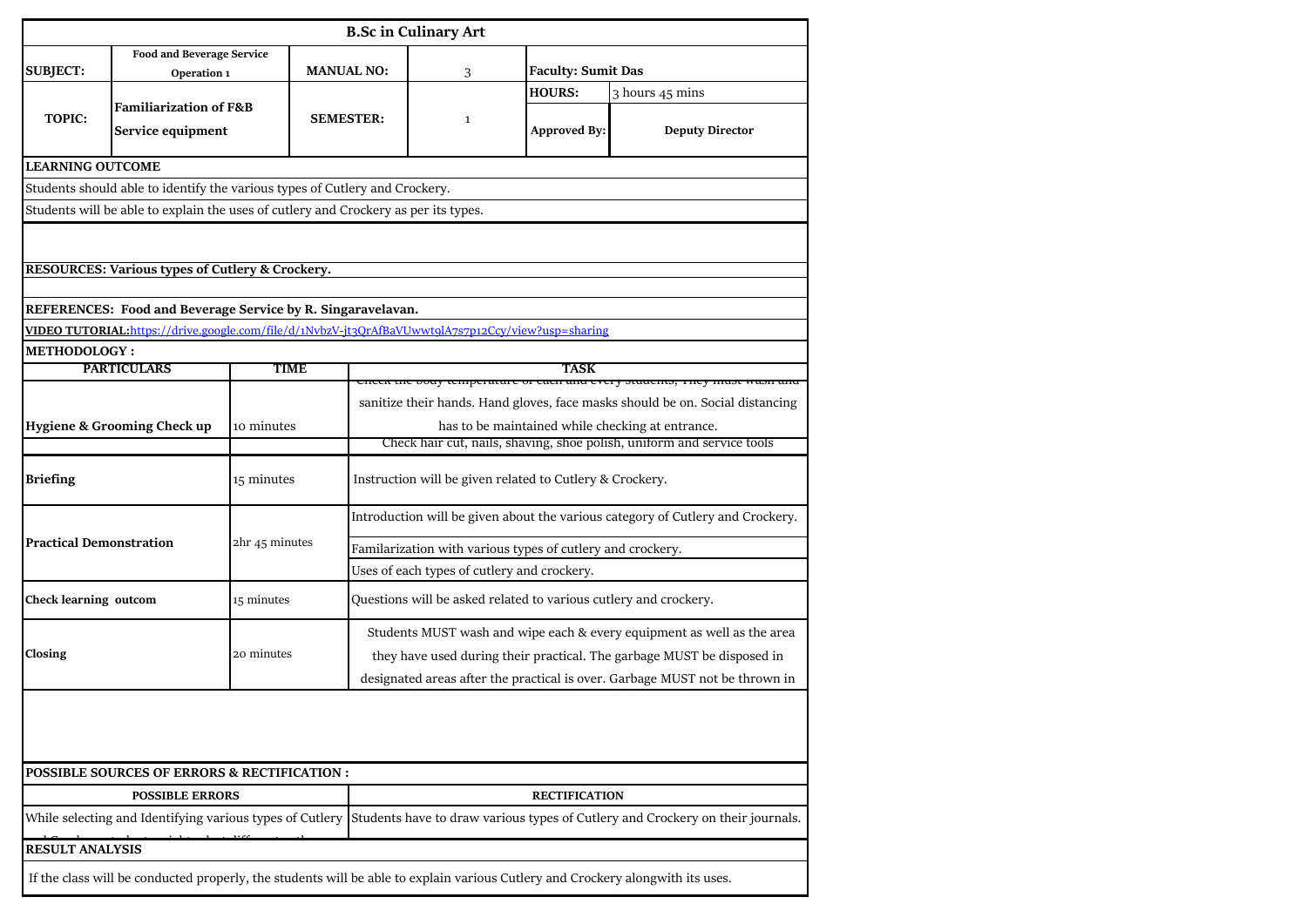|                                |                                                                                                   |                |                   |                                                                                                                                      | <b>B.Sc in Culinary Art</b>                                          |                           |                                                                                                                                     |  |  |  |
|--------------------------------|---------------------------------------------------------------------------------------------------|----------------|-------------------|--------------------------------------------------------------------------------------------------------------------------------------|----------------------------------------------------------------------|---------------------------|-------------------------------------------------------------------------------------------------------------------------------------|--|--|--|
|                                | <b>Food and Beverage Service</b>                                                                  |                |                   |                                                                                                                                      |                                                                      |                           |                                                                                                                                     |  |  |  |
| <b>SUBJECT:</b>                | Operation 1                                                                                       |                | <b>MANUAL NO:</b> |                                                                                                                                      | 4                                                                    | <b>Faculty: Sumit Das</b> |                                                                                                                                     |  |  |  |
|                                | <b>Familiarization of F&amp;B</b>                                                                 |                |                   |                                                                                                                                      |                                                                      | <b>HOURS:</b>             | 3 hours 45 mins                                                                                                                     |  |  |  |
| <b>TOPIC:</b>                  | Service equipment                                                                                 |                |                   | <b>SEMESTER:</b>                                                                                                                     | $\mathbf{1}$                                                         | <b>Approved By:</b>       | <b>Deputy Director</b>                                                                                                              |  |  |  |
| <b>LEARNING OUTCOME</b>        |                                                                                                   |                |                   |                                                                                                                                      |                                                                      |                           |                                                                                                                                     |  |  |  |
|                                | Students should able to identify the various types of Furniture and Glassware.                    |                |                   |                                                                                                                                      |                                                                      |                           |                                                                                                                                     |  |  |  |
|                                | Students will be able to explain the uses of various Furnitures and Glasswares.                   |                |                   |                                                                                                                                      |                                                                      |                           |                                                                                                                                     |  |  |  |
|                                |                                                                                                   |                |                   |                                                                                                                                      |                                                                      |                           |                                                                                                                                     |  |  |  |
|                                | <b>RESOURCES: Various types of Furniture &amp; Glassware</b>                                      |                |                   |                                                                                                                                      |                                                                      |                           |                                                                                                                                     |  |  |  |
|                                |                                                                                                   |                |                   |                                                                                                                                      |                                                                      |                           |                                                                                                                                     |  |  |  |
|                                | REFERENCES: Food and Beverage Service by R. Singaravelavan.                                       |                |                   |                                                                                                                                      |                                                                      |                           |                                                                                                                                     |  |  |  |
|                                | VIDEO TUTORIAL:https://drive.google.com/file/d/1NvbzV-jt3QrAfBaVUwwt9lA7s7p12Ccy/view?usp=sharing |                |                   |                                                                                                                                      |                                                                      |                           |                                                                                                                                     |  |  |  |
| <b>METHODOLOGY:</b>            | <b>PARTICULARS</b>                                                                                | TIME           |                   |                                                                                                                                      |                                                                      | <b>TASK</b>               |                                                                                                                                     |  |  |  |
|                                | <b>Hygiene &amp; Grooming Check up</b>                                                            | 10 minutes     |                   |                                                                                                                                      |                                                                      |                           | Check the body temperature of each and every students, They must wash and                                                           |  |  |  |
|                                |                                                                                                   |                |                   |                                                                                                                                      |                                                                      |                           | Check hair cut, nails, shaving, shoe polish, uniform and service tools                                                              |  |  |  |
|                                |                                                                                                   |                |                   |                                                                                                                                      |                                                                      |                           | Faculty will expalin about the practical in which he/she will cover various                                                         |  |  |  |
| <b>Briefing</b>                |                                                                                                   | 15 minutes     |                   |                                                                                                                                      | Furniture & Glasswares which will be explained during the practical. |                           |                                                                                                                                     |  |  |  |
|                                |                                                                                                   |                |                   | Introduction to Glassware and Furniture.                                                                                             |                                                                      |                           |                                                                                                                                     |  |  |  |
| <b>Practical Demonstration</b> |                                                                                                   | 2hr 45 minutes |                   | Familarization of Various types of glassware and Furnitures.                                                                         |                                                                      |                           |                                                                                                                                     |  |  |  |
|                                |                                                                                                   |                |                   | Uses of each types of furniture and glassware                                                                                        |                                                                      |                           |                                                                                                                                     |  |  |  |
| <b>Check learning outcom</b>   |                                                                                                   | 15 minutes     |                   |                                                                                                                                      | Questions will be asked related to furniture and glassware.          |                           |                                                                                                                                     |  |  |  |
| Closing                        |                                                                                                   | 20 minutes     |                   | otuacino moor wasii ana wipe cacii & every equipment as we<br>they have used during their practical. The garbage MUST be disposed in |                                                                      |                           |                                                                                                                                     |  |  |  |
|                                | POSSIBLE SOURCES OF ERRORS & RECTIFICATION :                                                      |                |                   |                                                                                                                                      |                                                                      |                           |                                                                                                                                     |  |  |  |
|                                | <b>POSSIBLE ERRORS</b>                                                                            |                |                   |                                                                                                                                      |                                                                      | <b>RECTIFICATION</b>      |                                                                                                                                     |  |  |  |
|                                | For a human being it is very hard to remember every                                               |                |                   |                                                                                                                                      |                                                                      |                           | Students have to draw each category of glasswares and Furnitures on their                                                           |  |  |  |
|                                | thing, After the practical students may forget the size,                                          |                |                   | journals.                                                                                                                            |                                                                      |                           |                                                                                                                                     |  |  |  |
|                                | types and uses of various glassware and furniture.                                                |                |                   |                                                                                                                                      |                                                                      |                           |                                                                                                                                     |  |  |  |
| <b>RESULT ANALYSIS</b>         |                                                                                                   |                |                   |                                                                                                                                      |                                                                      |                           |                                                                                                                                     |  |  |  |
|                                |                                                                                                   |                |                   |                                                                                                                                      |                                                                      |                           | If the class will be conducted properly, the students will be able to explain, various glasswares and furniture alongwith its uses. |  |  |  |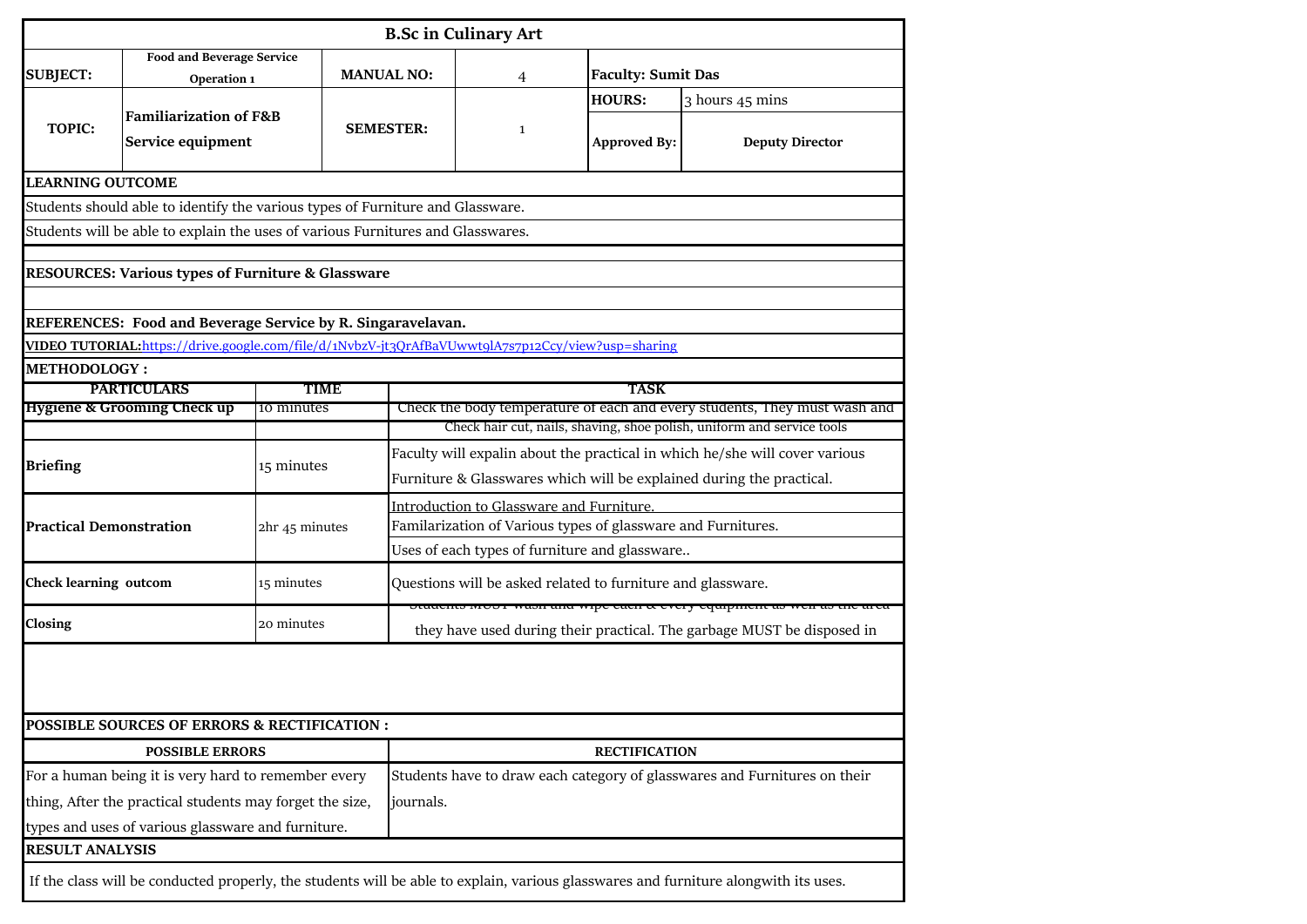|                                                                                                |                                                                                                     |                                                                            |                   |  | <b>B.Sc in Culinary Art</b>        |  |                           |                                                                                                                                                                         |  |  |  |
|------------------------------------------------------------------------------------------------|-----------------------------------------------------------------------------------------------------|----------------------------------------------------------------------------|-------------------|--|------------------------------------|--|---------------------------|-------------------------------------------------------------------------------------------------------------------------------------------------------------------------|--|--|--|
| <b>SUBJECT:</b>                                                                                | <b>Food and Beverage Service</b><br>Operation 1                                                     |                                                                            | <b>MANUAL NO:</b> |  | 5                                  |  | <b>Faculty: Sumit Das</b> |                                                                                                                                                                         |  |  |  |
|                                                                                                |                                                                                                     |                                                                            |                   |  |                                    |  | <b>HOURS:</b>             | 3 hours 45 mins                                                                                                                                                         |  |  |  |
| <b>TOPIC:</b>                                                                                  | Care & Maintenance of F&B<br>Service equipment                                                      |                                                                            | <b>SEMESTER:</b>  |  | $\mathbf{1}$                       |  | <b>Approved By:</b>       | <b>Deputy Director</b>                                                                                                                                                  |  |  |  |
| <b>LEARNING OUTCOME</b>                                                                        |                                                                                                     |                                                                            |                   |  |                                    |  |                           |                                                                                                                                                                         |  |  |  |
| Students should able to identify the various cleaning&maintaining procedure of f&b equipments. |                                                                                                     |                                                                            |                   |  |                                    |  |                           |                                                                                                                                                                         |  |  |  |
|                                                                                                |                                                                                                     |                                                                            |                   |  |                                    |  |                           |                                                                                                                                                                         |  |  |  |
| RESOURCES: Various F&B equipments like:- Furniture, Cutlery, Crockery, Hollowware etc.         |                                                                                                     |                                                                            |                   |  |                                    |  |                           |                                                                                                                                                                         |  |  |  |
|                                                                                                | REFERENCES: Food and Beverage Service by R. Singaravelavan.                                         |                                                                            |                   |  |                                    |  |                           |                                                                                                                                                                         |  |  |  |
|                                                                                                | VIDEO TUTORIAL:https://www.youtube.com/watch?v=bO4d7V8Vcuo                                          |                                                                            |                   |  |                                    |  |                           |                                                                                                                                                                         |  |  |  |
|                                                                                                |                                                                                                     |                                                                            |                   |  |                                    |  |                           |                                                                                                                                                                         |  |  |  |
| <b>METHODOLOGY:</b>                                                                            |                                                                                                     |                                                                            |                   |  |                                    |  |                           |                                                                                                                                                                         |  |  |  |
|                                                                                                | <b>PARTICULARS</b>                                                                                  | <b>TIME</b>                                                                |                   |  |                                    |  | <b>TASK</b>               |                                                                                                                                                                         |  |  |  |
|                                                                                                | <b>Hygiene &amp; Grooming Check up</b>                                                              | 10 minutes                                                                 |                   |  |                                    |  |                           | Check the body temperature of each and every students, They must wash and sanitize                                                                                      |  |  |  |
|                                                                                                |                                                                                                     |                                                                            |                   |  |                                    |  |                           | Check hair cut, nails, shaving, shoe polish, uniform and service tools                                                                                                  |  |  |  |
| <b>Briefing</b>                                                                                |                                                                                                     | 15 minutes                                                                 |                   |  |                                    |  |                           | Faculty will give explaination on care & maintenance of various F&B equipments.                                                                                         |  |  |  |
| Practical Demonstration                                                                        |                                                                                                     | 2hr 45 minutes                                                             |                   |  |                                    |  |                           | Instruction to be given regarding care and maintenance of f&b equipments.                                                                                               |  |  |  |
|                                                                                                |                                                                                                     |                                                                            |                   |  | Cleaning of various f&b equipments |  |                           |                                                                                                                                                                         |  |  |  |
| Check learning outcom                                                                          |                                                                                                     | 15 minutes                                                                 |                   |  |                                    |  |                           | Questions will be asked related to care and Maintainance of various f&b equipments.                                                                                     |  |  |  |
| Closing                                                                                        |                                                                                                     | 20 minutes                                                                 |                   |  |                                    |  |                           | students must wasn and wipe each & every equipment as well as the area they have<br>used during their practical. The garbage MUST be disposed in designated areas after |  |  |  |
|                                                                                                |                                                                                                     |                                                                            |                   |  |                                    |  |                           |                                                                                                                                                                         |  |  |  |
|                                                                                                | <b>POSSIBLE SOURCES OF ERRORS &amp; RECTIFICATION :</b>                                             |                                                                            |                   |  |                                    |  |                           |                                                                                                                                                                         |  |  |  |
|                                                                                                | <b>POSSIBLE ERRORS</b>                                                                              |                                                                            |                   |  |                                    |  | <b>RECTIFICATION</b>      |                                                                                                                                                                         |  |  |  |
| F&B equipments may got damaged while cleaning.                                                 |                                                                                                     | Have to explain the handling and cleaning techniques during the practical. |                   |  |                                    |  |                           |                                                                                                                                                                         |  |  |  |
| <b>RESULT ANALYSIS</b>                                                                         |                                                                                                     |                                                                            |                   |  |                                    |  |                           |                                                                                                                                                                         |  |  |  |
|                                                                                                | If the class will be conducted properly, the students will be able to clean various f&b equipments. |                                                                            |                   |  |                                    |  |                           |                                                                                                                                                                         |  |  |  |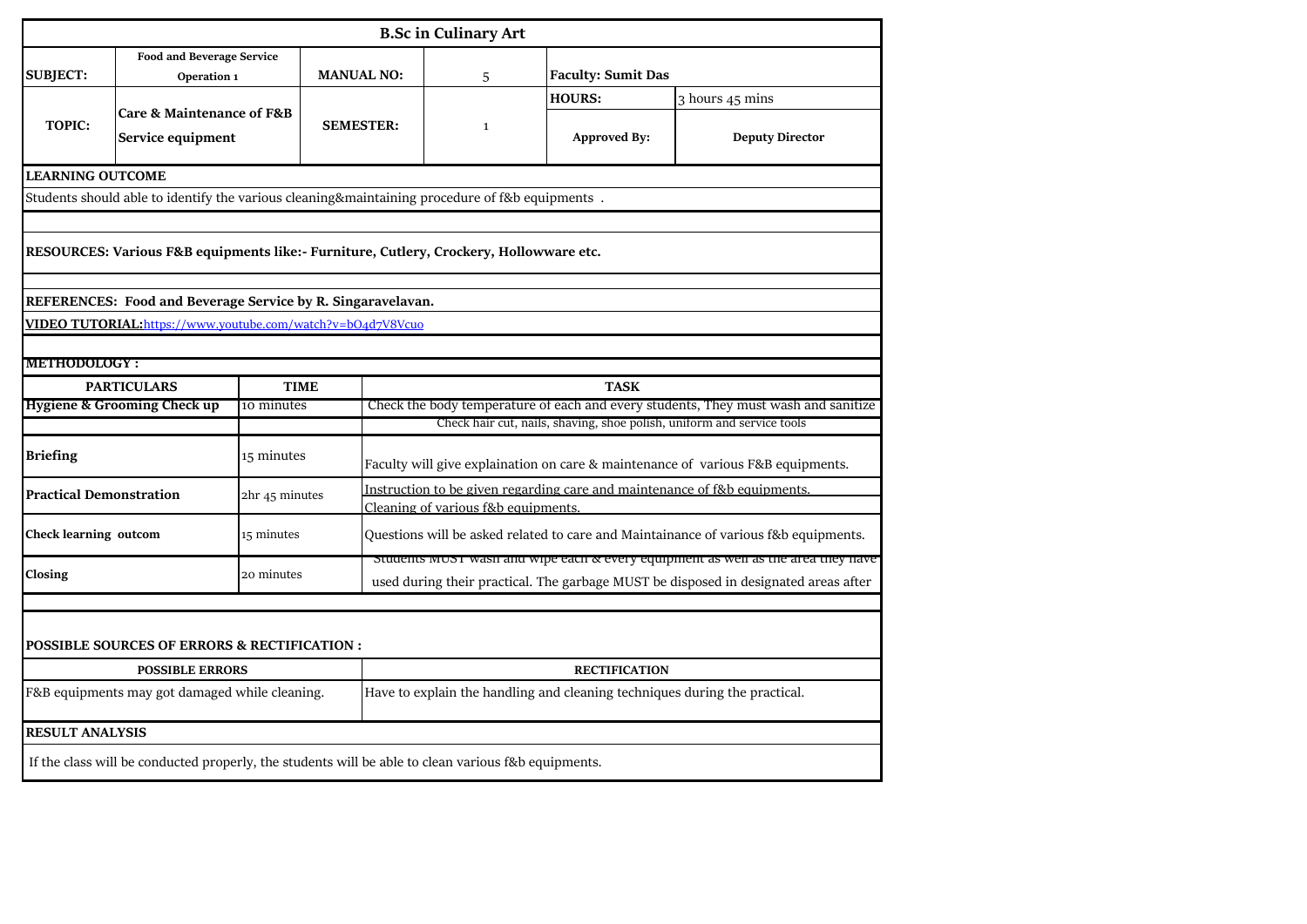|                                |                                                                                                                    |                |                   |                                                                                                                                                          | <b>B.Sc in Culinary Art</b> |                           |                                                                                                                                     |  |  |  |
|--------------------------------|--------------------------------------------------------------------------------------------------------------------|----------------|-------------------|----------------------------------------------------------------------------------------------------------------------------------------------------------|-----------------------------|---------------------------|-------------------------------------------------------------------------------------------------------------------------------------|--|--|--|
| <b>SUBJECT:</b>                | <b>Food and Beverage Service</b><br>Operation 1                                                                    |                | <b>MANUAL NO:</b> |                                                                                                                                                          | 6                           | <b>Faculty: Sumit Das</b> |                                                                                                                                     |  |  |  |
|                                |                                                                                                                    |                |                   |                                                                                                                                                          |                             | <b>HOURS:</b>             | 3 hours 45 mins                                                                                                                     |  |  |  |
| <b>TOPIC:</b>                  | Cleaning / polishing of<br><b>EPNS</b> items                                                                       |                | <b>SEMESTER:</b>  |                                                                                                                                                          | 1                           | <b>Approved By:</b>       | <b>Deputy Director</b>                                                                                                              |  |  |  |
| <b>LEARNING OUTCOME</b>        |                                                                                                                    |                |                   |                                                                                                                                                          |                             |                           |                                                                                                                                     |  |  |  |
|                                | Students should able to identify the various challenges occurred during cleaning silverware items.                 |                |                   |                                                                                                                                                          |                             |                           |                                                                                                                                     |  |  |  |
|                                | Students will be able to explain various methods of silverware cleaning.                                           |                |                   |                                                                                                                                                          |                             |                           |                                                                                                                                     |  |  |  |
|                                |                                                                                                                    |                |                   |                                                                                                                                                          |                             |                           |                                                                                                                                     |  |  |  |
|                                | RESOURCES: Silverware, cleaning agent etc.S                                                                        |                |                   |                                                                                                                                                          |                             |                           |                                                                                                                                     |  |  |  |
|                                |                                                                                                                    |                |                   |                                                                                                                                                          |                             |                           |                                                                                                                                     |  |  |  |
|                                | REFERENCES: Food and Beverage Service by R. Singaravelavan.                                                        |                |                   |                                                                                                                                                          |                             |                           |                                                                                                                                     |  |  |  |
|                                | VIDEO TUTORIAL: https://youtu.be/OHqRuol5Qf4                                                                       |                |                   |                                                                                                                                                          |                             |                           |                                                                                                                                     |  |  |  |
|                                |                                                                                                                    |                |                   |                                                                                                                                                          |                             |                           |                                                                                                                                     |  |  |  |
| <b>METHODOLOGY:</b>            |                                                                                                                    |                |                   |                                                                                                                                                          |                             |                           |                                                                                                                                     |  |  |  |
|                                | <b>PARTICULARS</b>                                                                                                 | <b>TIME</b>    |                   |                                                                                                                                                          |                             | <b>TASK</b>               |                                                                                                                                     |  |  |  |
|                                | <b>Hygiene &amp; Grooming Check up</b><br>10 minutes                                                               |                |                   |                                                                                                                                                          |                             |                           | Check the body temperature of each and every students, They must wash and                                                           |  |  |  |
|                                |                                                                                                                    |                |                   | Check hair cut, nails, shaving, shoe polish, uniform and service tools<br>Instruction will be given by faculty for Cleaning and Polishing of EPNS items. |                             |                           |                                                                                                                                     |  |  |  |
| <b>Briefing</b>                |                                                                                                                    | 15 minutes     |                   |                                                                                                                                                          |                             |                           |                                                                                                                                     |  |  |  |
|                                |                                                                                                                    |                |                   | Polish the silverware by using a dry glass polishing cloth and wipe them dry.                                                                            |                             |                           |                                                                                                                                     |  |  |  |
| <b>Practical Demonstration</b> |                                                                                                                    | 2hr 45 minutes |                   | Take a container and pour boiling water and add small amount of vinegar into                                                                             |                             |                           |                                                                                                                                     |  |  |  |
|                                |                                                                                                                    |                |                   | it for cleaning purpose.                                                                                                                                 |                             |                           |                                                                                                                                     |  |  |  |
|                                |                                                                                                                    |                |                   |                                                                                                                                                          |                             |                           | Correct the cityer were with the cleaning cleth weing your right hand keeping is                                                    |  |  |  |
| <b>Check learning outcom</b>   |                                                                                                                    | 15 minutes     |                   |                                                                                                                                                          |                             |                           | Questions will be asked related to the Cleaning/polishing silverware items.                                                         |  |  |  |
|                                |                                                                                                                    |                |                   | Students MUST wash and wipe each & every equipment as well as the area                                                                                   |                             |                           |                                                                                                                                     |  |  |  |
| Closing                        |                                                                                                                    | 20 minutes     |                   | they have used during their practical. The garbage MUST be disposed in                                                                                   |                             |                           |                                                                                                                                     |  |  |  |
|                                |                                                                                                                    |                |                   |                                                                                                                                                          |                             |                           |                                                                                                                                     |  |  |  |
|                                | <b>POSSIBLE SOURCES OF ERRORS &amp; RECTIFICATION:</b>                                                             |                |                   |                                                                                                                                                          |                             |                           |                                                                                                                                     |  |  |  |
|                                | <b>POSSIBLE ERRORS</b>                                                                                             |                |                   |                                                                                                                                                          |                             | <b>RECTIFICATION</b>      |                                                                                                                                     |  |  |  |
|                                |                                                                                                                    |                |                   |                                                                                                                                                          |                             |                           | The chemical reaction may damage the silver if it is not We have to follow the guidelines properly while cleaning Silverware items. |  |  |  |
| done properly and quickly.     |                                                                                                                    |                |                   |                                                                                                                                                          |                             |                           |                                                                                                                                     |  |  |  |
| <b>RESULT ANALYSIS</b>         |                                                                                                                    |                |                   |                                                                                                                                                          |                             |                           |                                                                                                                                     |  |  |  |
|                                | If the class will be conducted properly, the students will be able to clean and polsh various types of silverware. |                |                   |                                                                                                                                                          |                             |                           |                                                                                                                                     |  |  |  |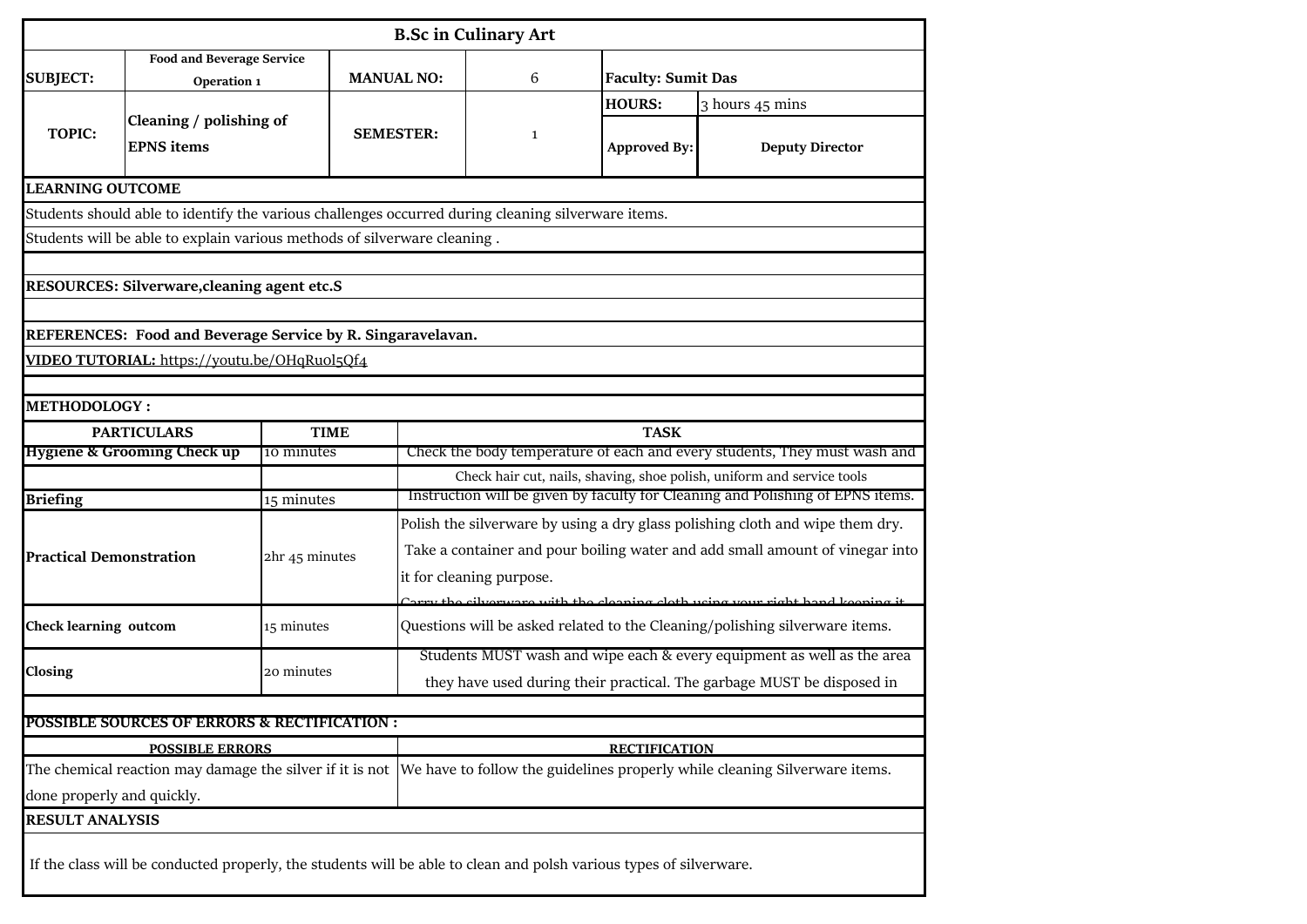| <b>B.Sc in Culinary Art</b>                                                                                                                                                                       |                                                                                           |                |                   |                                                                                                                                                   |                      |                                                                               |  |  |  |
|---------------------------------------------------------------------------------------------------------------------------------------------------------------------------------------------------|-------------------------------------------------------------------------------------------|----------------|-------------------|---------------------------------------------------------------------------------------------------------------------------------------------------|----------------------|-------------------------------------------------------------------------------|--|--|--|
| <b>Food and Beverage Service</b>                                                                                                                                                                  |                                                                                           |                |                   |                                                                                                                                                   |                      |                                                                               |  |  |  |
| <b>SUBJECT:</b>                                                                                                                                                                                   | Operation 1                                                                               |                | <b>MANUAL NO:</b> | 7                                                                                                                                                 |                      | <b>Faculty: Sumit Das</b>                                                     |  |  |  |
|                                                                                                                                                                                                   | PREPARATION FOR                                                                           |                |                   |                                                                                                                                                   |                      |                                                                               |  |  |  |
|                                                                                                                                                                                                   | <b>SERVICE (RESTAURANT)</b>                                                               |                |                   |                                                                                                                                                   | <b>HOURS:</b>        | 3 hours 45 mins                                                               |  |  |  |
| <b>TOPIC:</b>                                                                                                                                                                                     | <b>Organizing Mise-en-scene</b>                                                           |                | <b>SEMESTER:</b>  | $\mathbf 1$                                                                                                                                       |                      |                                                                               |  |  |  |
|                                                                                                                                                                                                   | and Mise-en-Place                                                                         |                |                   |                                                                                                                                                   | <b>Approved By:</b>  | <b>Deputy Director</b>                                                        |  |  |  |
|                                                                                                                                                                                                   |                                                                                           |                |                   |                                                                                                                                                   |                      |                                                                               |  |  |  |
| <b>LEARNING OUTCOME</b>                                                                                                                                                                           |                                                                                           |                |                   |                                                                                                                                                   |                      |                                                                               |  |  |  |
| Students should able to identify and rectify the various challenges occurred during mise-en-place and mise-en-scene.                                                                              |                                                                                           |                |                   |                                                                                                                                                   |                      |                                                                               |  |  |  |
|                                                                                                                                                                                                   | Students will be able to explain the importance of doing mise-en-place and mise-en-scene. |                |                   |                                                                                                                                                   |                      |                                                                               |  |  |  |
|                                                                                                                                                                                                   |                                                                                           |                |                   |                                                                                                                                                   |                      |                                                                               |  |  |  |
|                                                                                                                                                                                                   | RESOURCES: All f&b equipments, cleaning agents, duster etc.                               |                |                   |                                                                                                                                                   |                      |                                                                               |  |  |  |
|                                                                                                                                                                                                   |                                                                                           |                |                   |                                                                                                                                                   |                      |                                                                               |  |  |  |
|                                                                                                                                                                                                   | REFERENCES: Food and Beverage Service by R. Singaravelavan.                               |                |                   |                                                                                                                                                   |                      |                                                                               |  |  |  |
| VIDEO TUTORIAL: https://youtu.be/b49JdHQT8hM                                                                                                                                                      |                                                                                           |                |                   |                                                                                                                                                   |                      |                                                                               |  |  |  |
| <b>METHODOLOGY:</b><br><b>PARTICULARS</b>                                                                                                                                                         |                                                                                           |                |                   |                                                                                                                                                   |                      |                                                                               |  |  |  |
|                                                                                                                                                                                                   |                                                                                           | <b>TIME</b>    |                   | TASK<br>Check the body temperature of each and every students, They must wash and                                                                 |                      |                                                                               |  |  |  |
|                                                                                                                                                                                                   |                                                                                           |                |                   |                                                                                                                                                   |                      |                                                                               |  |  |  |
|                                                                                                                                                                                                   | <b>Hygiene &amp; Grooming Check up</b>                                                    | 10 minutes     |                   |                                                                                                                                                   |                      | Check hair cut, nails, shaving, shoe polish, uniform and service tools        |  |  |  |
|                                                                                                                                                                                                   |                                                                                           |                |                   |                                                                                                                                                   |                      |                                                                               |  |  |  |
| <b>Briefing</b>                                                                                                                                                                                   |                                                                                           | 15 minutes     |                   | Faculty will brief the students about mise-en-place and mise-en-scene.                                                                            |                      |                                                                               |  |  |  |
|                                                                                                                                                                                                   |                                                                                           |                |                   |                                                                                                                                                   |                      |                                                                               |  |  |  |
| <b>Practical Demonstration</b>                                                                                                                                                                    |                                                                                           | 2hr 45 minutes |                   | Take utmost and great care while washing and stocking of the service<br>Maintain all service tools, trolley, and equipment clean and in order all |                      |                                                                               |  |  |  |
|                                                                                                                                                                                                   |                                                                                           |                |                   | Clean your working area and the surroundings properly and keep away                                                                               |                      |                                                                               |  |  |  |
| Check learning outcom                                                                                                                                                                             |                                                                                           | 15 minutes     |                   |                                                                                                                                                   |                      | Questions will be asked related to mise-en-place and mise-en-scene.           |  |  |  |
|                                                                                                                                                                                                   |                                                                                           |                |                   |                                                                                                                                                   |                      | OUT wasn and wipe each & every equipment as wen as                            |  |  |  |
| Closing                                                                                                                                                                                           |                                                                                           | 20 minutes     |                   |                                                                                                                                                   |                      | they have used during their practical. The garbage MUST be disposed in        |  |  |  |
|                                                                                                                                                                                                   |                                                                                           |                |                   |                                                                                                                                                   |                      |                                                                               |  |  |  |
|                                                                                                                                                                                                   |                                                                                           |                |                   |                                                                                                                                                   |                      |                                                                               |  |  |  |
|                                                                                                                                                                                                   | <b>POSSIBLE SOURCES OF ERRORS &amp; RECTIFICATION:</b>                                    |                |                   |                                                                                                                                                   |                      |                                                                               |  |  |  |
|                                                                                                                                                                                                   | <b>POSSIBLE ERRORS</b>                                                                    |                |                   |                                                                                                                                                   | <b>RECTIFICATION</b> |                                                                               |  |  |  |
|                                                                                                                                                                                                   | While doing the mise-en-place breakage or damage of                                       |                |                   |                                                                                                                                                   |                      | While doing the mise-en-place we have to handle all the equipments carefully. |  |  |  |
| equipmente may take place.<br><b>RESULT ANALYSIS</b>                                                                                                                                              |                                                                                           |                |                   |                                                                                                                                                   |                      |                                                                               |  |  |  |
|                                                                                                                                                                                                   |                                                                                           |                |                   |                                                                                                                                                   |                      |                                                                               |  |  |  |
| If the class will be conducted in a syatematic way student will be able to differentiate between mise-en-place and mise-en-scene, and<br>they'll be able to know about the purpose of doing this. |                                                                                           |                |                   |                                                                                                                                                   |                      |                                                                               |  |  |  |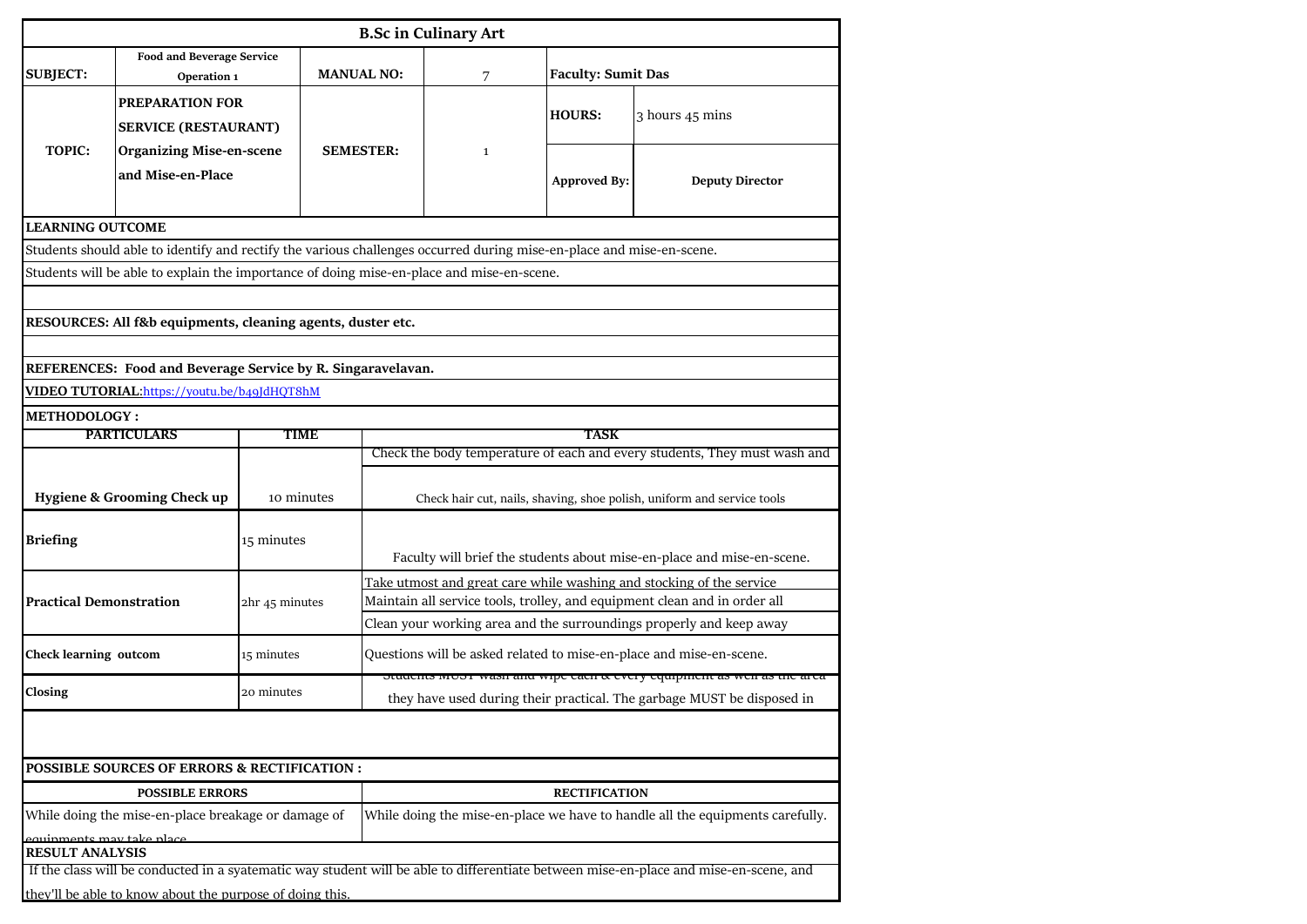|                                | <b>B.Sc in Culinary Art</b>                                                                              |                |                   |                                                                                                       |                           |                                                                                                                                        |  |  |  |  |  |
|--------------------------------|----------------------------------------------------------------------------------------------------------|----------------|-------------------|-------------------------------------------------------------------------------------------------------|---------------------------|----------------------------------------------------------------------------------------------------------------------------------------|--|--|--|--|--|
| <b>SUBJECT:</b>                | <b>Food and Beverage Service</b>                                                                         |                | <b>MANUAL NO:</b> | 8                                                                                                     | <b>Faculty: Sumit Das</b> |                                                                                                                                        |  |  |  |  |  |
|                                | Operation 1                                                                                              |                |                   |                                                                                                       |                           |                                                                                                                                        |  |  |  |  |  |
|                                | <b>PREPARATION FOR</b>                                                                                   |                |                   |                                                                                                       | <b>HOURS:</b>             | 3 hours 45 mins                                                                                                                        |  |  |  |  |  |
| <b>TOPIC:</b>                  | <b>SERVICE (RESTAURANT)</b>                                                                              |                | <b>SEMESTER:</b>  | $\mathbf{1}$                                                                                          |                           |                                                                                                                                        |  |  |  |  |  |
|                                | <b>Opening, Operating &amp;</b>                                                                          |                |                   |                                                                                                       |                           |                                                                                                                                        |  |  |  |  |  |
|                                | <b>Closing duties</b>                                                                                    |                |                   |                                                                                                       | <b>Approved By:</b>       | <b>Deputy Director</b>                                                                                                                 |  |  |  |  |  |
| <b>LEARNING OUTCOME</b>        |                                                                                                          |                |                   |                                                                                                       |                           |                                                                                                                                        |  |  |  |  |  |
|                                |                                                                                                          |                |                   |                                                                                                       |                           | Students should able to identify and rectify the various challenges occurred during opening, operating and closing of F&B Outlet.      |  |  |  |  |  |
|                                |                                                                                                          |                |                   | Students should be able to list down the duties to be followed during opening, operating and closing. |                           |                                                                                                                                        |  |  |  |  |  |
|                                |                                                                                                          |                |                   |                                                                                                       |                           |                                                                                                                                        |  |  |  |  |  |
|                                | RESOURCES: All f&b equipments, cleaning agents, duster etc.                                              |                |                   |                                                                                                       |                           |                                                                                                                                        |  |  |  |  |  |
|                                |                                                                                                          |                |                   |                                                                                                       |                           |                                                                                                                                        |  |  |  |  |  |
|                                | REFERENCES: Food and Beverage Service by R. Singaravelavan.                                              |                |                   |                                                                                                       |                           |                                                                                                                                        |  |  |  |  |  |
|                                | VIDEO LINK:https://youtu.be/RBcsy62wqtc                                                                  |                |                   |                                                                                                       |                           |                                                                                                                                        |  |  |  |  |  |
|                                |                                                                                                          |                |                   |                                                                                                       |                           |                                                                                                                                        |  |  |  |  |  |
| <b>METHODOLOGY:</b>            | <b>PARTICULARS</b>                                                                                       | TIME           |                   |                                                                                                       | TASK                      |                                                                                                                                        |  |  |  |  |  |
|                                | <b>Hygiene &amp; Grooming Check up</b>                                                                   | 10 minutes     |                   |                                                                                                       |                           | Check the body temperature of each and every students, They must wash and                                                              |  |  |  |  |  |
|                                |                                                                                                          |                |                   |                                                                                                       |                           | Check hair cut, nails, shaving, shoe polish, uniform and service tools                                                                 |  |  |  |  |  |
| <b>Briefing</b>                |                                                                                                          | 15 minutes     |                   | Briefing will be given related to opening, operating and closing duties of F&B<br>service staffs.     |                           |                                                                                                                                        |  |  |  |  |  |
|                                |                                                                                                          |                |                   | Expalnation of the Opening and Closing checklist                                                      |                           |                                                                                                                                        |  |  |  |  |  |
| <b>Practical Demonstration</b> |                                                                                                          | 2hr 45 minutes |                   | As per the Opening and Closing checklist - Inspect all service tools, trolley, and                    |                           |                                                                                                                                        |  |  |  |  |  |
|                                |                                                                                                          |                |                   | While operating hours Cleaning of buffet counters, stacking of various                                |                           |                                                                                                                                        |  |  |  |  |  |
| <b>Check learning outcom</b>   |                                                                                                          | 15 minutes     |                   | Questions will be asked related to the opening, operating and closing duties of                       |                           |                                                                                                                                        |  |  |  |  |  |
|                                |                                                                                                          |                |                   | F&B staffs.<br>tuachts moor wash and wipe each & every equipment as wen as the area                   |                           |                                                                                                                                        |  |  |  |  |  |
| Closing                        |                                                                                                          | 20 minutes     |                   |                                                                                                       |                           | they have used during their practical. The garbage MUST be disposed in                                                                 |  |  |  |  |  |
|                                |                                                                                                          |                |                   |                                                                                                       |                           |                                                                                                                                        |  |  |  |  |  |
|                                |                                                                                                          |                |                   |                                                                                                       |                           |                                                                                                                                        |  |  |  |  |  |
|                                | <b>POSSIBLE SOURCES OF ERRORS &amp; RECTIFICATION:</b>                                                   |                |                   |                                                                                                       |                           |                                                                                                                                        |  |  |  |  |  |
|                                | <b>POSSIBLE ERRORS</b>                                                                                   |                |                   |                                                                                                       | <b>RECTIFICATION</b>      |                                                                                                                                        |  |  |  |  |  |
|                                | service will get affected if the opening, operating and<br>locing procedures will not be followed in the |                |                   | aintained an daily bacic                                                                              |                           | All the tasks should be performed as per the procedure. Checklist has to be                                                            |  |  |  |  |  |
| <b>RESULT ANALYSIS</b>         |                                                                                                          |                |                   |                                                                                                       |                           |                                                                                                                                        |  |  |  |  |  |
|                                |                                                                                                          |                |                   |                                                                                                       |                           | If the class will be conducted in a syatematic way student will be able to explain the opening, closing and operating procedure of F&B |  |  |  |  |  |
| department.                    |                                                                                                          |                |                   |                                                                                                       |                           |                                                                                                                                        |  |  |  |  |  |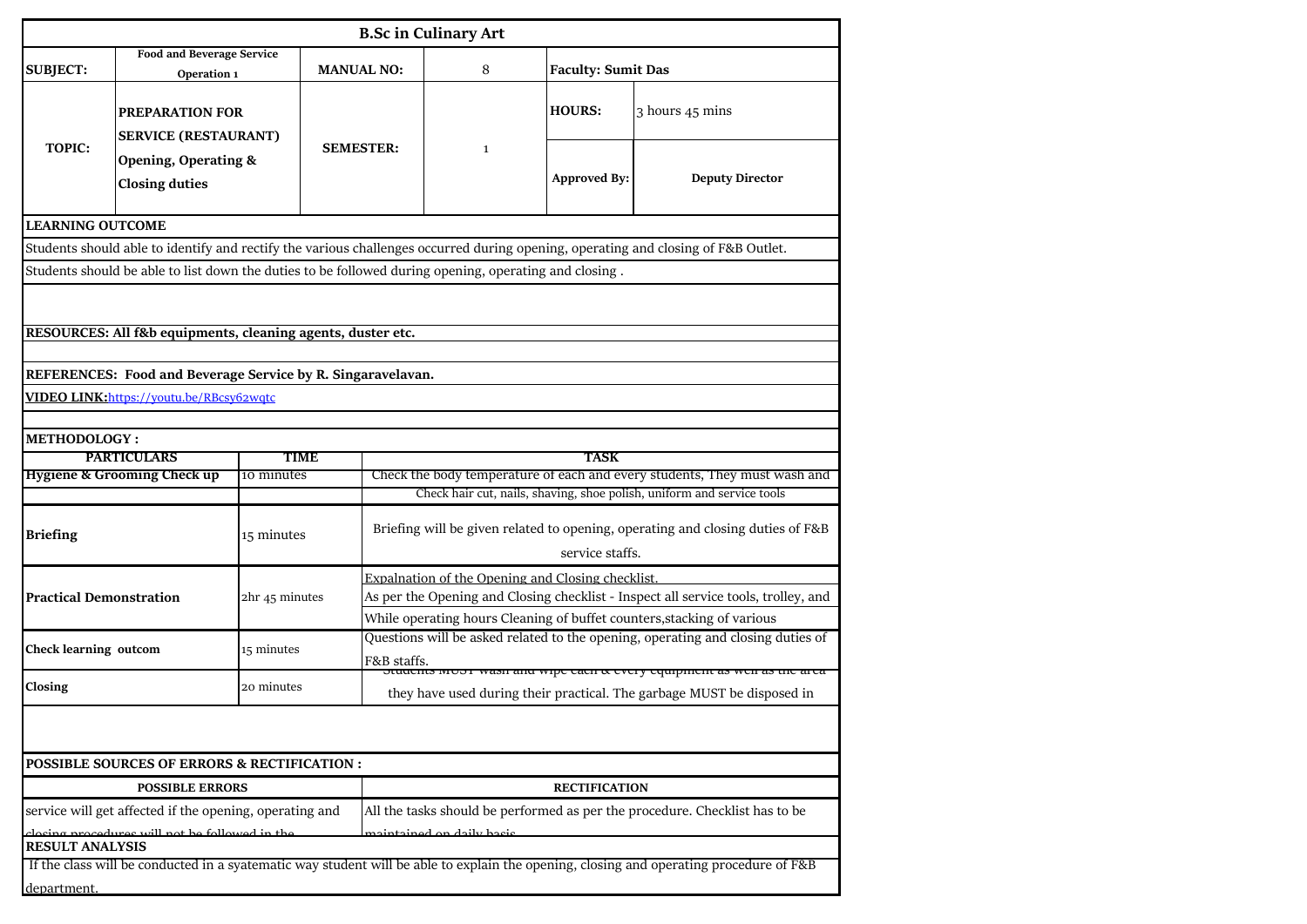|                                   |                                                                                                               |                |                   |                                                                                              | <b>B.Sc in Culinary Art</b> |                           |                      |                                                                                                                                                                    |  |  |
|-----------------------------------|---------------------------------------------------------------------------------------------------------------|----------------|-------------------|----------------------------------------------------------------------------------------------|-----------------------------|---------------------------|----------------------|--------------------------------------------------------------------------------------------------------------------------------------------------------------------|--|--|
| <b>SUBJECT:</b>                   | <b>Food and Beverage Service</b><br>Operation 1                                                               |                | <b>MANUAL NO:</b> |                                                                                              | 9                           | <b>Faculty: Sumit Das</b> |                      |                                                                                                                                                                    |  |  |
|                                   | <b>Basic Technical Skills:</b>                                                                                |                |                   |                                                                                              |                             | <b>HOURS:</b>             |                      | 3 hours 45 mins                                                                                                                                                    |  |  |
| <b>TOPIC:</b>                     | <b>Holding Service Spoon &amp;</b><br>Fork                                                                    |                | <b>SEMESTER:</b>  |                                                                                              | $\mathbf{1}$                | <b>Approved By:</b>       |                      | <b>Deputy Director</b>                                                                                                                                             |  |  |
|                                   | Carrying a Tray / Salver                                                                                      |                |                   |                                                                                              |                             |                           |                      |                                                                                                                                                                    |  |  |
| <b>LEARNING OUTCOME</b>           |                                                                                                               |                |                   |                                                                                              |                             |                           |                      |                                                                                                                                                                    |  |  |
|                                   | Students should able to identify and rectify various challenges occurred during holding the service gear.     |                |                   |                                                                                              |                             |                           |                      |                                                                                                                                                                    |  |  |
|                                   | Students will be able to explain the handling techniques of service gear and salver.                          |                |                   |                                                                                              |                             |                           |                      |                                                                                                                                                                    |  |  |
|                                   |                                                                                                               |                |                   |                                                                                              |                             |                           |                      |                                                                                                                                                                    |  |  |
|                                   | RESOURCES: Service spoon, fork& salver.                                                                       |                |                   |                                                                                              |                             |                           |                      |                                                                                                                                                                    |  |  |
|                                   |                                                                                                               |                |                   |                                                                                              |                             |                           |                      |                                                                                                                                                                    |  |  |
|                                   | REFERENCES: Food and Beverage Service by R. Singaravelavan.                                                   |                |                   |                                                                                              |                             |                           |                      |                                                                                                                                                                    |  |  |
|                                   | VIDEO TUTORIAL: https://drive.google.com/file/d/1NRe7CznS8El7HQ89ipnWO5fSlfRXl-2J/view?usp=sharing            |                |                   |                                                                                              |                             |                           |                      |                                                                                                                                                                    |  |  |
| <b>METHODOLOGY:</b>               |                                                                                                               |                |                   |                                                                                              |                             |                           |                      |                                                                                                                                                                    |  |  |
| <b>PARTICULARS</b><br><b>TIME</b> |                                                                                                               |                |                   |                                                                                              |                             |                           | <b>TASK</b>          |                                                                                                                                                                    |  |  |
|                                   | <b>Hygiene &amp; Grooming Check up</b>                                                                        | 10 minutes     |                   |                                                                                              |                             |                           |                      | Check the body temperature of each and every students, They must wash and sanitize their<br>Check hair cut, nails, shaving, shoe polish, uniform and service tools |  |  |
|                                   |                                                                                                               |                |                   | Faculty will explain about service gear and various types of trays used in F&B service       |                             |                           |                      |                                                                                                                                                                    |  |  |
| <b>Briefing</b>                   |                                                                                                               | 15 minutes     |                   | department.                                                                                  |                             |                           |                      |                                                                                                                                                                    |  |  |
| <b>Practical Demonstration</b>    |                                                                                                               | 2hr 45 minutes |                   | Demonstration and practice of holding a service gear                                         |                             |                           |                      |                                                                                                                                                                    |  |  |
|                                   |                                                                                                               |                |                   | Demonstration and practice of carrying a tray/salver.                                        |                             |                           |                      |                                                                                                                                                                    |  |  |
| <b>Check learning outcom</b>      |                                                                                                               | 15 minutes     |                   |                                                                                              |                             |                           |                      | Questions will be asked related to handling service gear and holding a tray/salver.                                                                                |  |  |
|                                   |                                                                                                               |                |                   |                                                                                              |                             |                           |                      | students $MUS1$ wash and wipe each $\alpha$ every equipment as wen as the area they have used                                                                      |  |  |
| Closing                           |                                                                                                               | 20 minutes     |                   | during their practical. The garbage MUST be disposed in designated areas after the practical |                             |                           |                      |                                                                                                                                                                    |  |  |
|                                   |                                                                                                               |                |                   |                                                                                              |                             |                           |                      |                                                                                                                                                                    |  |  |
|                                   | <b>POSSIBLE SOURCES OF ERRORS &amp; RECTIFICATION :</b>                                                       |                |                   |                                                                                              |                             |                           |                      |                                                                                                                                                                    |  |  |
|                                   | <b>POSSIBLE ERRORS</b>                                                                                        |                |                   |                                                                                              |                             |                           | <b>RECTIFICATION</b> |                                                                                                                                                                    |  |  |
|                                   |                                                                                                               |                |                   |                                                                                              |                             |                           |                      | Food items may fall on the guest table if service gear or Have to practice more and more to become an expert in termsof handling service gear and                  |  |  |
| <b>RESULT ANALYSIS</b>            |                                                                                                               |                |                   |                                                                                              |                             |                           |                      |                                                                                                                                                                    |  |  |
|                                   | If the class will be conducted properly, the students will be able to hold/carry service gear/tray or salver. |                |                   |                                                                                              |                             |                           |                      |                                                                                                                                                                    |  |  |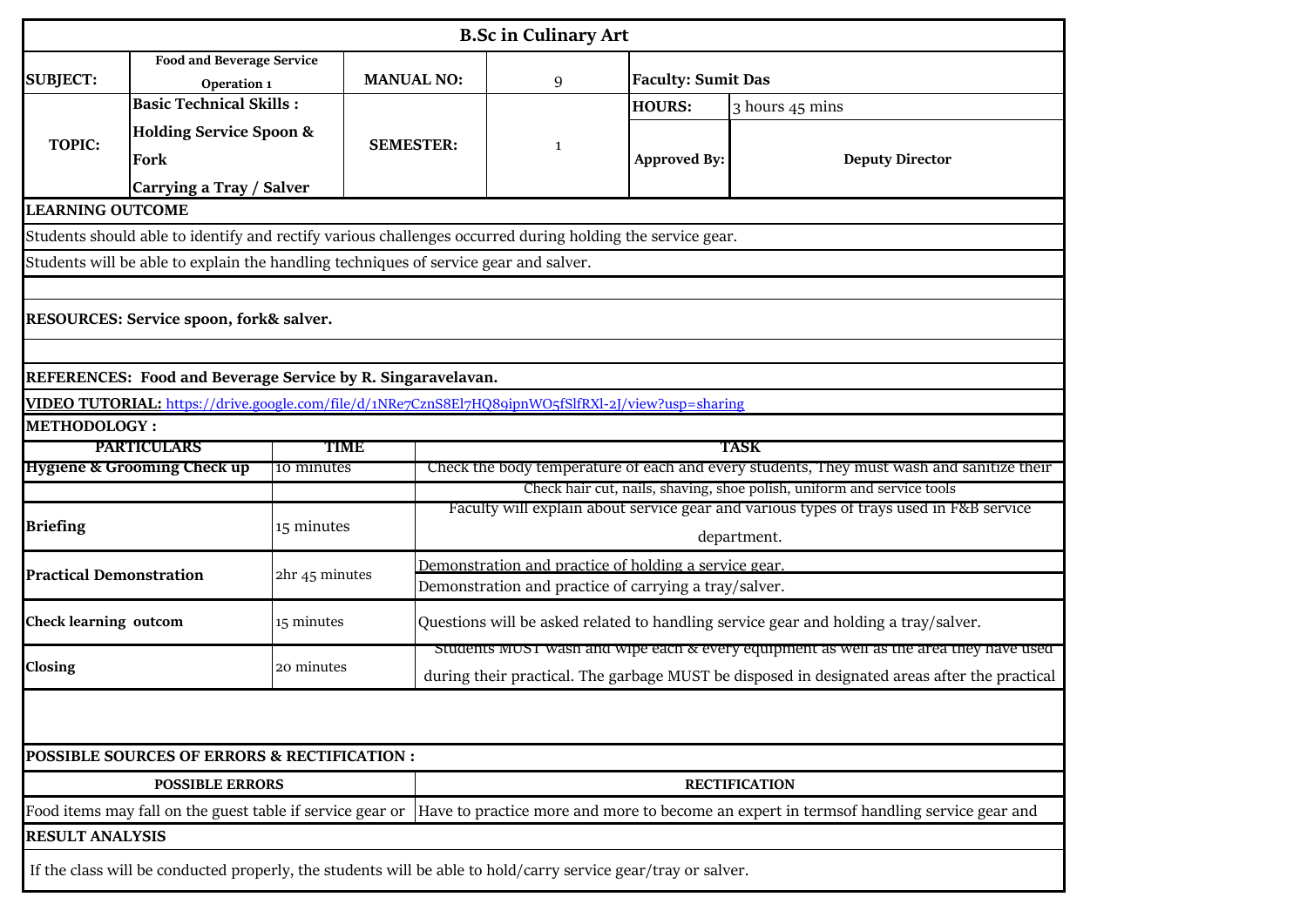|                                | <b>B.Sc in Culinary Art</b>                                                                                    |                    |                   |                                                                                                                                                     |                           |                                                                                  |  |  |  |  |  |
|--------------------------------|----------------------------------------------------------------------------------------------------------------|--------------------|-------------------|-----------------------------------------------------------------------------------------------------------------------------------------------------|---------------------------|----------------------------------------------------------------------------------|--|--|--|--|--|
| <b>SUBJECT:</b>                | <b>Food and Beverage Service</b><br>Operation 1                                                                |                    | <b>MANUAL NO:</b> | 10                                                                                                                                                  | <b>Faculty: Sumit Das</b> |                                                                                  |  |  |  |  |  |
|                                | basic Technical Skills :                                                                                       |                    |                   |                                                                                                                                                     | <b>HOURS:</b>             | 3 hours 45 mins                                                                  |  |  |  |  |  |
| <b>TOPIC:</b>                  | Laying a Table Cloth<br><b>Changing a Table Cloth</b>                                                          |                    | <b>SEMESTER:</b>  | $\mathbf{1}$                                                                                                                                        | <b>Approved By:</b>       | <b>Deputy Director</b>                                                           |  |  |  |  |  |
| <b>LEARNING OUTCOME</b>        | during service                                                                                                 |                    |                   |                                                                                                                                                     |                           |                                                                                  |  |  |  |  |  |
|                                | Students will be able to show how to change the table cloth during service.                                    |                    |                   |                                                                                                                                                     |                           |                                                                                  |  |  |  |  |  |
|                                | Students should able to identify and rectify various challenges occurred during laying a table cloth.          |                    |                   |                                                                                                                                                     |                           |                                                                                  |  |  |  |  |  |
|                                |                                                                                                                |                    |                   |                                                                                                                                                     |                           |                                                                                  |  |  |  |  |  |
|                                | RESOURCES: Restaurant table, table cloth & baize cloth.                                                        |                    |                   |                                                                                                                                                     |                           |                                                                                  |  |  |  |  |  |
|                                |                                                                                                                |                    |                   |                                                                                                                                                     |                           |                                                                                  |  |  |  |  |  |
|                                | REFERENCES: Food and Beverage Service by R. Singaravelavan.                                                    |                    |                   |                                                                                                                                                     |                           |                                                                                  |  |  |  |  |  |
|                                | VIDEO TUTORIAL -https://youtu.be/iVpaczaAIuQ                                                                   |                    |                   |                                                                                                                                                     |                           |                                                                                  |  |  |  |  |  |
| <b>METHODOLOGY:</b>            |                                                                                                                |                    |                   |                                                                                                                                                     |                           |                                                                                  |  |  |  |  |  |
|                                | <b>PARTICULARS</b><br>Hygiene & Grooming Check up                                                              | TIME<br>10 minutes |                   |                                                                                                                                                     | <b>TASK</b>               |                                                                                  |  |  |  |  |  |
|                                |                                                                                                                |                    |                   | Check the body temperature of each and every students, They must wash and<br>Check hair cut, nails, shaving, shoe polish, uniform and service tools |                           |                                                                                  |  |  |  |  |  |
|                                |                                                                                                                |                    |                   |                                                                                                                                                     |                           | racuity will explain about the laying of table cloth ,and changing a table cloth |  |  |  |  |  |
| <b>Briefing</b>                |                                                                                                                | 15 minutes         |                   | during service.                                                                                                                                     |                           |                                                                                  |  |  |  |  |  |
|                                |                                                                                                                |                    |                   | Demonstration and practice of holding the table cloth.                                                                                              |                           |                                                                                  |  |  |  |  |  |
| <b>Practical Demonstration</b> |                                                                                                                | 2hr 45 minutes     |                   | Demonstration and practice of laying baize cloth & table cloth on the table.                                                                        |                           |                                                                                  |  |  |  |  |  |
|                                |                                                                                                                |                    |                   | Demonstration and practice of changing a table cloth during service.                                                                                |                           |                                                                                  |  |  |  |  |  |
| <b>Check learning outcom</b>   |                                                                                                                | 15 minutes         |                   | Questions will be asked related to the laying table cloth. i.e. steps involved in                                                                   |                           |                                                                                  |  |  |  |  |  |
|                                |                                                                                                                |                    |                   | laying it. Etc.<br>students must wasn and wipe each & every equipment as well as the area                                                           |                           |                                                                                  |  |  |  |  |  |
| Closing                        |                                                                                                                | 20 minutes         |                   |                                                                                                                                                     |                           | they have used during their practical. The garbage MUST be disposed in           |  |  |  |  |  |
|                                |                                                                                                                |                    |                   |                                                                                                                                                     |                           |                                                                                  |  |  |  |  |  |
|                                | POSSIBLE SOURCES OF ERRORS & RECTIFICATION :                                                                   |                    |                   |                                                                                                                                                     |                           |                                                                                  |  |  |  |  |  |
|                                | <b>POSSIBLE ERRORS</b>                                                                                         |                    |                   |                                                                                                                                                     | <b>RECTIFICATION</b>      |                                                                                  |  |  |  |  |  |
|                                |                                                                                                                |                    |                   | Laying may not be done properly if the tablecloth is not Tablecloth has to be well ironed and should have starch in it.                             |                           |                                                                                  |  |  |  |  |  |
| <b>RESULT ANALYSIS</b>         |                                                                                                                |                    |                   |                                                                                                                                                     |                           |                                                                                  |  |  |  |  |  |
|                                | If the class will be conducted properly, the students will be able to lay and change the table cloth properly. |                    |                   |                                                                                                                                                     |                           |                                                                                  |  |  |  |  |  |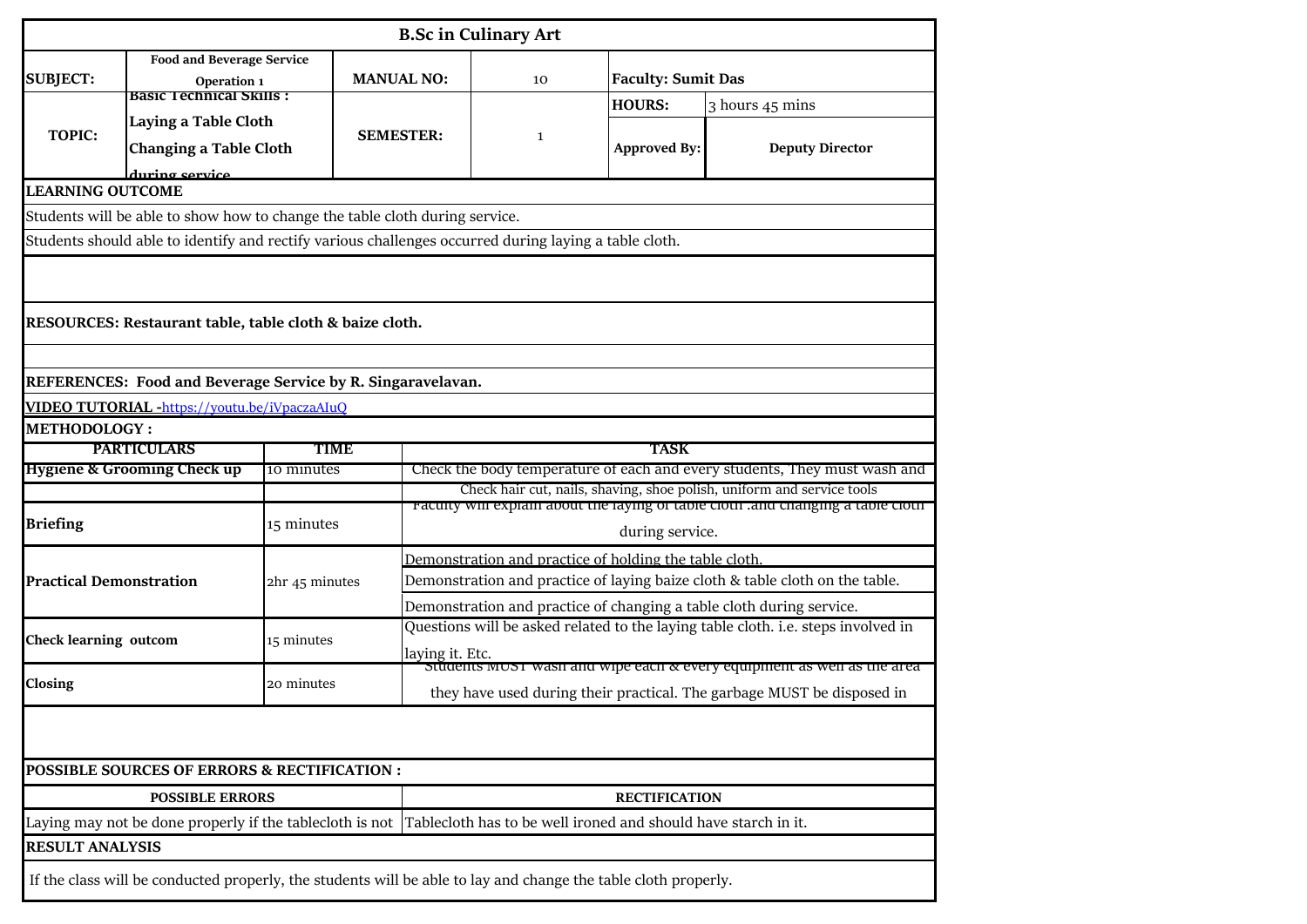|                                                  |                                                                                                    |                |             |                                                                                                                  | <b>B.Sc in Culinary Art</b>                                                                                                                         |                           |                                                                                                                                                |  |  |  |
|--------------------------------------------------|----------------------------------------------------------------------------------------------------|----------------|-------------|------------------------------------------------------------------------------------------------------------------|-----------------------------------------------------------------------------------------------------------------------------------------------------|---------------------------|------------------------------------------------------------------------------------------------------------------------------------------------|--|--|--|
| <b>SUBJECT:</b>                                  | <b>Food and Beverage Service</b><br>Operation 1                                                    |                |             | <b>MANUAL NO:</b>                                                                                                | 11                                                                                                                                                  | <b>Faculty: Sumit Das</b> |                                                                                                                                                |  |  |  |
|                                                  | Basic Tecnnical Skills :                                                                           |                |             |                                                                                                                  |                                                                                                                                                     | <b>HOURS:</b>             | 3 hours 45 mins                                                                                                                                |  |  |  |
|                                                  | Placing meal plates &                                                                              |                |             |                                                                                                                  |                                                                                                                                                     |                           |                                                                                                                                                |  |  |  |
|                                                  | <b>TOPIC:</b><br><b>Clearing soiled plates</b>                                                     |                |             | <b>SEMESTER:</b>                                                                                                 | $\mathbf{1}$                                                                                                                                        | <b>Approved By:</b>       | <b>Deputy Director</b>                                                                                                                         |  |  |  |
|                                                  | Stocking Sideboard                                                                                 |                |             |                                                                                                                  |                                                                                                                                                     |                           |                                                                                                                                                |  |  |  |
| <b>LEARNING OUTCOME</b>                          |                                                                                                    |                |             |                                                                                                                  |                                                                                                                                                     |                           |                                                                                                                                                |  |  |  |
|                                                  |                                                                                                    |                |             | Students should able to identify and rectify various challenges occurred during placing and clearing the plates. |                                                                                                                                                     |                           |                                                                                                                                                |  |  |  |
|                                                  | Students will be able to show how to stock the sideboard.                                          |                |             |                                                                                                                  |                                                                                                                                                     |                           |                                                                                                                                                |  |  |  |
|                                                  |                                                                                                    |                |             |                                                                                                                  |                                                                                                                                                     |                           |                                                                                                                                                |  |  |  |
|                                                  | RESOURCES: Restaurant table, plates, service equipment, sideboard.                                 |                |             |                                                                                                                  |                                                                                                                                                     |                           |                                                                                                                                                |  |  |  |
|                                                  |                                                                                                    |                |             |                                                                                                                  |                                                                                                                                                     |                           |                                                                                                                                                |  |  |  |
|                                                  | REFERENCES: Food and Beverage Service by R. Singaravelavan.                                        |                |             |                                                                                                                  |                                                                                                                                                     |                           |                                                                                                                                                |  |  |  |
|                                                  | VIDEO TUTORIAL: https://drive.google.com/file/d/1NRMnQQRLyTVIyrqpxIgR2cdemZeL_wfr/view?usp=sharing |                |             |                                                                                                                  |                                                                                                                                                     |                           |                                                                                                                                                |  |  |  |
| <b>METHODOLOGY:</b>                              |                                                                                                    |                |             |                                                                                                                  |                                                                                                                                                     |                           |                                                                                                                                                |  |  |  |
|                                                  | <b>PARTICULARS</b>                                                                                 |                | <b>TIME</b> |                                                                                                                  | <b>TASK</b>                                                                                                                                         |                           |                                                                                                                                                |  |  |  |
|                                                  | <b>Hygiene &amp; Grooming Check up</b>                                                             | 10 minutes     |             |                                                                                                                  | Check the body temperature of each and every students, They must wash and<br>Check hair cut, nails, shaving, shoe polish, uniform and service tools |                           |                                                                                                                                                |  |  |  |
|                                                  |                                                                                                    |                |             |                                                                                                                  |                                                                                                                                                     |                           |                                                                                                                                                |  |  |  |
| <b>Briefing</b>                                  |                                                                                                    | 15 minutes     |             | Faculty will explain about the practical in which he/she will brief about the                                    |                                                                                                                                                     |                           |                                                                                                                                                |  |  |  |
|                                                  |                                                                                                    |                |             | placing of plates and clearance of soiled plates from the guest table.                                           |                                                                                                                                                     |                           |                                                                                                                                                |  |  |  |
|                                                  |                                                                                                    | 2hr 45 minutes |             | Demonstration and practice of holding the plates                                                                 |                                                                                                                                                     |                           |                                                                                                                                                |  |  |  |
| <b>Practical Demonstration</b>                   |                                                                                                    |                |             | Demonstration and practice of placing fresh and clearing soiled plates.                                          |                                                                                                                                                     |                           |                                                                                                                                                |  |  |  |
|                                                  |                                                                                                    |                |             | Demonstration and practice of stocking sideboard.                                                                |                                                                                                                                                     |                           |                                                                                                                                                |  |  |  |
|                                                  |                                                                                                    |                |             | Questions will be asked related to the placing of plates, clerance of plates and                                 |                                                                                                                                                     |                           |                                                                                                                                                |  |  |  |
| <b>Check learning outcom</b>                     |                                                                                                    | 15 minutes     |             | stocking of sideboard.<br>anu vripe eaen ee every equipment a                                                    |                                                                                                                                                     |                           |                                                                                                                                                |  |  |  |
| Closing                                          |                                                                                                    | 20 minutes     |             | they have used during their practical. The garbage MUST be disposed in                                           |                                                                                                                                                     |                           |                                                                                                                                                |  |  |  |
|                                                  |                                                                                                    |                |             |                                                                                                                  |                                                                                                                                                     |                           |                                                                                                                                                |  |  |  |
|                                                  |                                                                                                    |                |             |                                                                                                                  |                                                                                                                                                     |                           |                                                                                                                                                |  |  |  |
|                                                  | POSSIBLE SOURCES OF ERRORS & RECTIFICATION :                                                       |                |             |                                                                                                                  |                                                                                                                                                     |                           |                                                                                                                                                |  |  |  |
|                                                  | <b>POSSIBLE ERRORS</b>                                                                             |                |             | <b>RECTIFICATION</b>                                                                                             |                                                                                                                                                     |                           |                                                                                                                                                |  |  |  |
| Students might place or clear the equipment from |                                                                                                    |                |             | Have to explain and practice in the correct manner.                                                              |                                                                                                                                                     |                           |                                                                                                                                                |  |  |  |
| <b>RESULT ANALYSIS</b>                           |                                                                                                    |                |             |                                                                                                                  |                                                                                                                                                     |                           |                                                                                                                                                |  |  |  |
|                                                  |                                                                                                    |                |             |                                                                                                                  |                                                                                                                                                     |                           | If the class will be conducted properly, the students will be able to place & clear the plates. They will also be able to stock the sideboard. |  |  |  |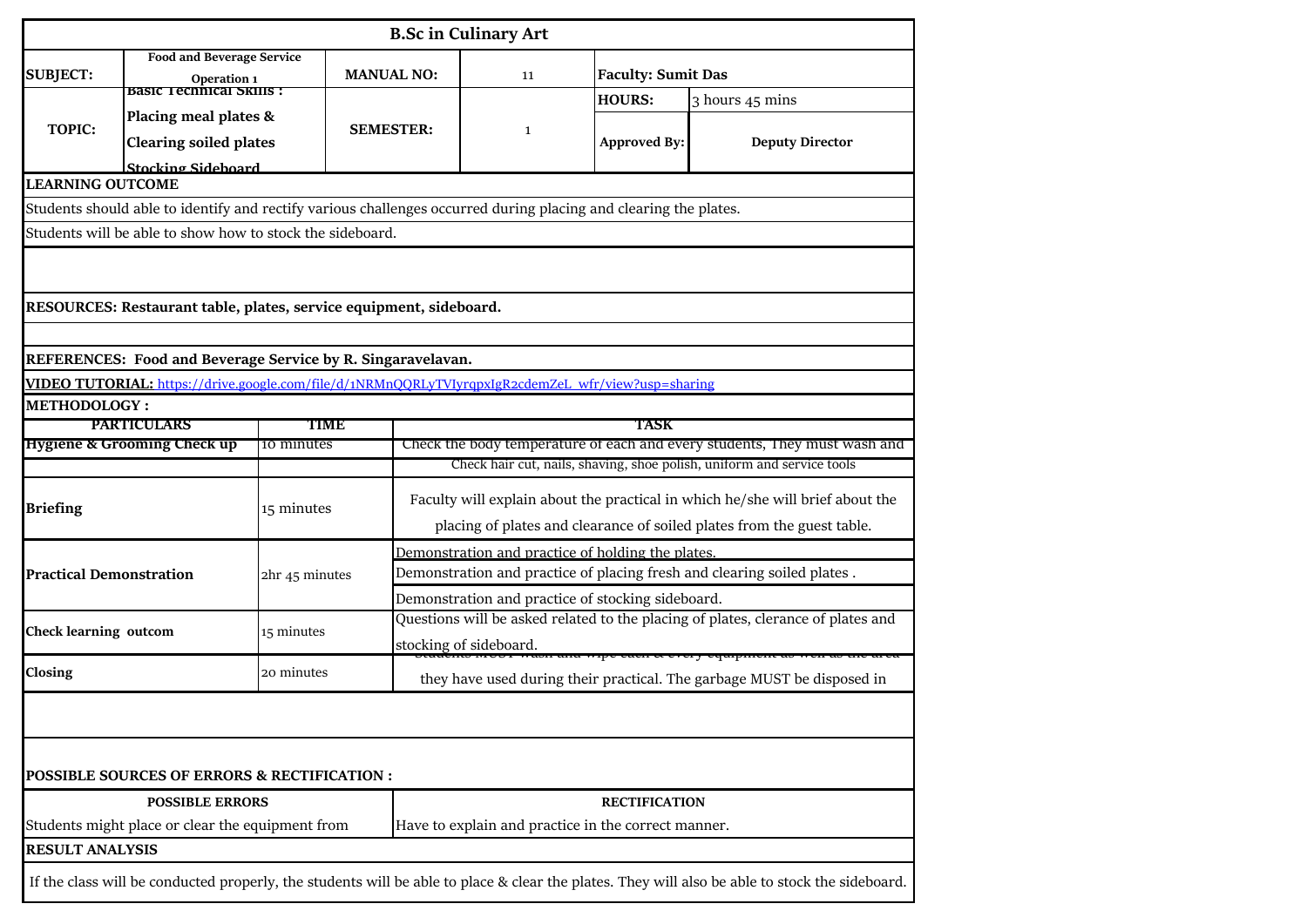|                                                       |                                                                                                                     |                |                   |                                                                                                                                                     | <b>B.Sc in Culinary Art</b> |                           |                                                                                                                    |  |  |  |
|-------------------------------------------------------|---------------------------------------------------------------------------------------------------------------------|----------------|-------------------|-----------------------------------------------------------------------------------------------------------------------------------------------------|-----------------------------|---------------------------|--------------------------------------------------------------------------------------------------------------------|--|--|--|
| <b>Food and Beverage Service</b><br><b>SUBJECT:</b>   |                                                                                                                     |                | <b>MANUAL NO:</b> |                                                                                                                                                     | 12                          | <b>Faculty: Sumit Das</b> |                                                                                                                    |  |  |  |
|                                                       | Operation 1<br><b>Basic Technical Skills:</b>                                                                       |                |                   |                                                                                                                                                     |                             | <b>HOURS:</b>             | 3 hours 45 mins                                                                                                    |  |  |  |
|                                                       | <b>Service of Water</b>                                                                                             |                |                   |                                                                                                                                                     |                             |                           |                                                                                                                    |  |  |  |
| <b>TOPIC:</b>                                         |                                                                                                                     |                | <b>SEMESTER:</b>  |                                                                                                                                                     | $\mathbf{1}$                |                           |                                                                                                                    |  |  |  |
|                                                       | <b>Using Service Plate &amp;</b>                                                                                    |                |                   |                                                                                                                                                     |                             | <b>Approved By:</b>       | <b>Deputy Director</b>                                                                                             |  |  |  |
|                                                       | <b>Crumbing Down</b>                                                                                                |                |                   |                                                                                                                                                     |                             |                           |                                                                                                                    |  |  |  |
|                                                       | <b>Napkin Folds</b>                                                                                                 |                |                   |                                                                                                                                                     |                             |                           |                                                                                                                    |  |  |  |
| <b>LEARNING OUTCOME</b>                               |                                                                                                                     |                |                   |                                                                                                                                                     |                             |                           |                                                                                                                    |  |  |  |
|                                                       | Students should able to identify and rectify various challenges occurred during service of water.                   |                |                   |                                                                                                                                                     |                             |                           |                                                                                                                    |  |  |  |
|                                                       | Students will be able to show how to do the crumbing.                                                               |                |                   |                                                                                                                                                     |                             |                           |                                                                                                                    |  |  |  |
|                                                       | Students should be able to fold the napkins in different ways.                                                      |                |                   |                                                                                                                                                     |                             |                           |                                                                                                                    |  |  |  |
|                                                       |                                                                                                                     |                |                   |                                                                                                                                                     |                             |                           | RESOURCES: Restaurant table, plates, service equipment, sideboard, glasswaye, water bottle, water jug, napkin etc. |  |  |  |
|                                                       |                                                                                                                     |                |                   |                                                                                                                                                     |                             |                           |                                                                                                                    |  |  |  |
|                                                       | REFERENCES: Food and Beverage Service by R. Singaravelavan.                                                         |                |                   |                                                                                                                                                     |                             |                           |                                                                                                                    |  |  |  |
|                                                       | VIDEO TUTORIAL- https://youtu.be/nX4d1xYeNgU                                                                        |                |                   |                                                                                                                                                     |                             |                           |                                                                                                                    |  |  |  |
| <b>METHODOLOGY:</b>                                   |                                                                                                                     |                |                   |                                                                                                                                                     |                             |                           |                                                                                                                    |  |  |  |
|                                                       | <b>PARTICULARS</b>                                                                                                  | <b>TIME</b>    |                   | <b>TASK</b>                                                                                                                                         |                             |                           |                                                                                                                    |  |  |  |
|                                                       | <b>Hygiene &amp; Grooming Check up</b>                                                                              | 10 minutes     |                   | Check the body temperature of each and every students, They must wash and<br>Check hair cut, nails, shaving, shoe polish, uniform and service tools |                             |                           |                                                                                                                    |  |  |  |
|                                                       |                                                                                                                     |                |                   |                                                                                                                                                     |                             |                           |                                                                                                                    |  |  |  |
| <b>Briefing</b>                                       |                                                                                                                     | 15 minutes     |                   | Faculty will brief the students about the practicals in which they'll be doing                                                                      |                             |                           |                                                                                                                    |  |  |  |
|                                                       |                                                                                                                     |                |                   | service of water, crumbing, various napkin fold etc.                                                                                                |                             |                           |                                                                                                                    |  |  |  |
|                                                       |                                                                                                                     |                |                   | Demonstration and practice of serving water from water jug & from bottle.                                                                           |                             |                           |                                                                                                                    |  |  |  |
| <b>Practical Demonstration</b>                        |                                                                                                                     | 2hr 45 minutes |                   | Demonstration and practice of crumbing and changing of Ashtray.                                                                                     |                             |                           |                                                                                                                    |  |  |  |
|                                                       |                                                                                                                     |                |                   | Demonstration and practice of napkin folds.                                                                                                         |                             |                           |                                                                                                                    |  |  |  |
| <b>Check learning outcom</b>                          |                                                                                                                     | 15 minutes     |                   | Questions will be asked related to service of water, crubing techniques, various                                                                    |                             |                           |                                                                                                                    |  |  |  |
|                                                       |                                                                                                                     |                |                   | napkin folds etc.<br>vipe each et every equipment ao                                                                                                |                             |                           |                                                                                                                    |  |  |  |
| Closing<br>20 minutes                                 |                                                                                                                     |                |                   | they have used during their practical. The garbage MUST be disposed in                                                                              |                             |                           |                                                                                                                    |  |  |  |
|                                                       |                                                                                                                     |                |                   |                                                                                                                                                     |                             |                           |                                                                                                                    |  |  |  |
|                                                       |                                                                                                                     |                |                   |                                                                                                                                                     |                             |                           |                                                                                                                    |  |  |  |
|                                                       |                                                                                                                     |                |                   |                                                                                                                                                     |                             |                           |                                                                                                                    |  |  |  |
|                                                       | POSSIBLE SOURCES OF ERRORS & RECTIFICATION :                                                                        |                |                   |                                                                                                                                                     |                             |                           |                                                                                                                    |  |  |  |
| <b>POSSIBLE ERRORS</b>                                |                                                                                                                     |                |                   | <b>RECTIFICATION</b>                                                                                                                                |                             |                           |                                                                                                                    |  |  |  |
| Spillage of water may happen on the guest table while |                                                                                                                     |                |                   | Will have to follow the methods, practice more and more with bottle of water                                                                        |                             |                           |                                                                                                                    |  |  |  |
| pouring it to the glass.                              |                                                                                                                     |                |                   | and with the iugs                                                                                                                                   |                             |                           |                                                                                                                    |  |  |  |
| <b>RESULT ANALYSIS</b>                                |                                                                                                                     |                |                   |                                                                                                                                                     |                             |                           |                                                                                                                    |  |  |  |
|                                                       | If the class will be conducted properly, the students will be able to serve the water and do the crumbing properly. |                |                   |                                                                                                                                                     |                             |                           |                                                                                                                    |  |  |  |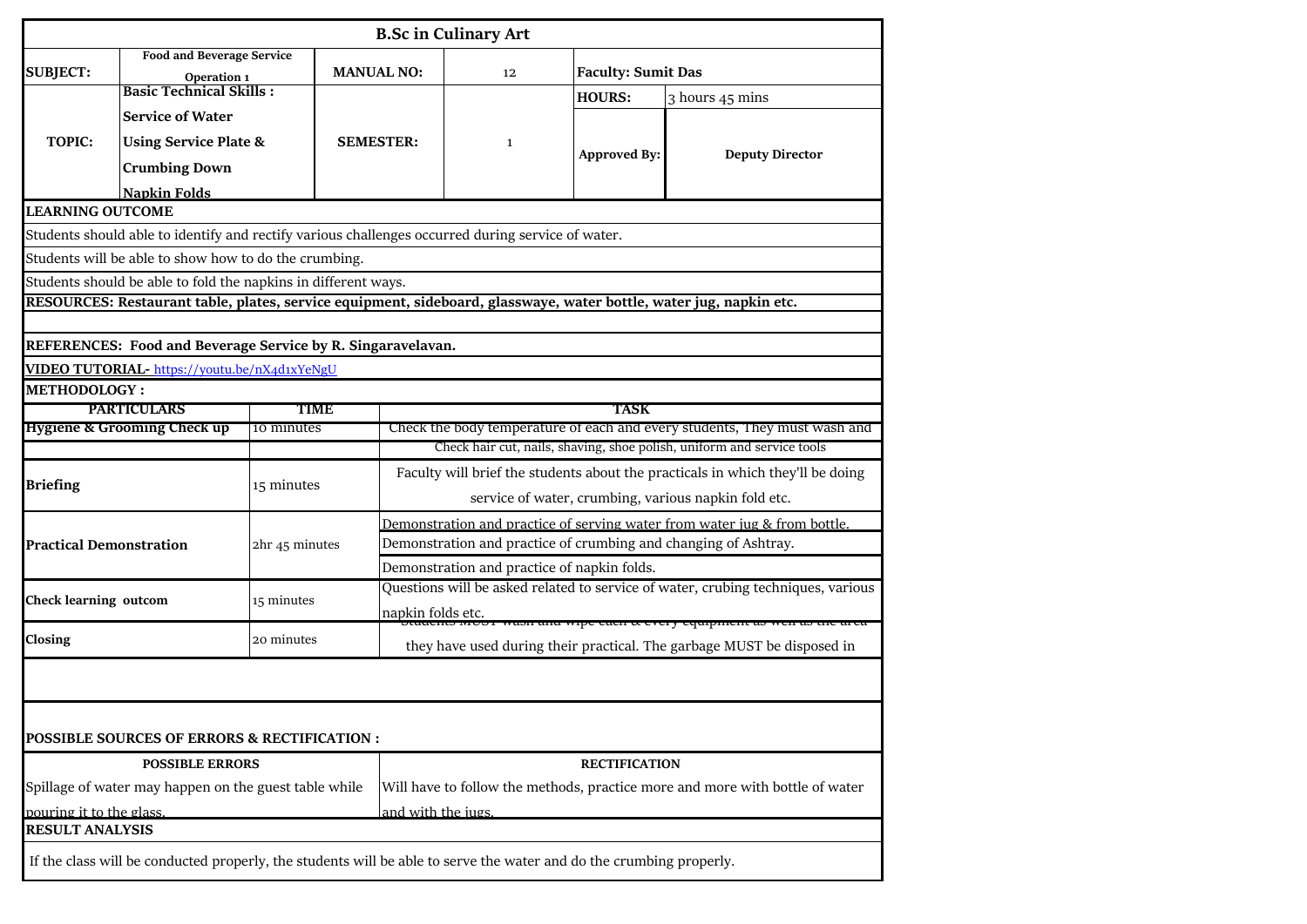| <b>B.Sc in Culinary Art</b>                            |                                                                                                         |                |                   |                                                              |                           |                                                                           |  |  |  |  |  |
|--------------------------------------------------------|---------------------------------------------------------------------------------------------------------|----------------|-------------------|--------------------------------------------------------------|---------------------------|---------------------------------------------------------------------------|--|--|--|--|--|
|                                                        | <b>Food and Beverage Service</b>                                                                        |                |                   |                                                              |                           |                                                                           |  |  |  |  |  |
| <b>SUBJECT:</b>                                        | Operation 1                                                                                             |                | <b>MANUAL NO:</b> | 13                                                           | <b>Faculty: Sumit Das</b> |                                                                           |  |  |  |  |  |
|                                                        | <b>TABLE LAY-OUT &amp;</b>                                                                              |                |                   |                                                              | <b>HOURS:</b>             | 3 hours 45 mins                                                           |  |  |  |  |  |
|                                                        | <b>SERVICE:</b>                                                                                         |                |                   |                                                              |                           |                                                                           |  |  |  |  |  |
| <b>TOPIC:</b>                                          | A La Carte Cover, Table d'                                                                              |                |                   |                                                              |                           |                                                                           |  |  |  |  |  |
|                                                        | <b>Hote Cover</b>                                                                                       |                | <b>SEMESTER:</b>  | $\mathbf{1}$                                                 | <b>Approved By:</b>       | <b>Deputy Director</b>                                                    |  |  |  |  |  |
|                                                        | <b>English Breakfast Cover,</b>                                                                         |                |                   |                                                              |                           |                                                                           |  |  |  |  |  |
|                                                        | <b>American Breakfast Cover</b>                                                                         |                |                   |                                                              |                           |                                                                           |  |  |  |  |  |
| <b>LEARNING OUTCOME</b>                                |                                                                                                         |                |                   |                                                              |                           |                                                                           |  |  |  |  |  |
|                                                        | Students should able to identify and rectify various callenges occurred during doing the varous set ups |                |                   |                                                              |                           |                                                                           |  |  |  |  |  |
|                                                        | Students will be able to explain and do the various set ups.                                            |                |                   |                                                              |                           |                                                                           |  |  |  |  |  |
|                                                        |                                                                                                         |                |                   |                                                              |                           |                                                                           |  |  |  |  |  |
|                                                        |                                                                                                         |                |                   |                                                              |                           |                                                                           |  |  |  |  |  |
|                                                        | RESOURCES: Crockery, Flatware, glassware, Budvase, cruet set etc.                                       |                |                   |                                                              |                           |                                                                           |  |  |  |  |  |
|                                                        | REFERENCES: Food and Beverage Service by R. Singaravelavan.                                             |                |                   |                                                              |                           |                                                                           |  |  |  |  |  |
|                                                        | <b>VIDEO TUTORIAL-https://youtu.be/WBGbuCCovrc</b>                                                      |                |                   |                                                              |                           |                                                                           |  |  |  |  |  |
|                                                        |                                                                                                         |                |                   |                                                              |                           |                                                                           |  |  |  |  |  |
| <b>METHODOLOGY:</b>                                    |                                                                                                         |                |                   |                                                              |                           |                                                                           |  |  |  |  |  |
|                                                        | <b>PARTICULARS</b>                                                                                      | TIME           |                   |                                                              | TASK                      |                                                                           |  |  |  |  |  |
| <b>Hygiene &amp; Grooming Check up</b><br>10 minutes   |                                                                                                         |                |                   |                                                              |                           | Check the body temperature of each and every students, They must wash and |  |  |  |  |  |
|                                                        |                                                                                                         |                |                   |                                                              |                           | Check hair cut, nails, shaving, shoe polish, uniform and service tools    |  |  |  |  |  |
| <b>Briefing</b>                                        |                                                                                                         | 15 minutes     |                   |                                                              |                           | Briefing will be given given related to various types of set-ups          |  |  |  |  |  |
|                                                        |                                                                                                         |                |                   | Practice for the set up of Ala carte & Table d' hote.        |                           |                                                                           |  |  |  |  |  |
| <b>Practical Demonstration</b>                         |                                                                                                         | 2hr 45 minutes |                   | Practice for the set up of English breakfast.                |                           |                                                                           |  |  |  |  |  |
|                                                        |                                                                                                         |                |                   | Practice for the set up of American breakfast.               |                           |                                                                           |  |  |  |  |  |
| <b>Check learning outcom</b>                           |                                                                                                         | 15 minutes     |                   | Questions will be asked related to various types of set-ups. |                           |                                                                           |  |  |  |  |  |
|                                                        |                                                                                                         |                |                   | otaachto moor waan ana wipe each ee every equipment as v     |                           |                                                                           |  |  |  |  |  |
| Closing                                                |                                                                                                         | 20 minutes     |                   |                                                              |                           | they have used during their practical. The garbage MUST be disposed in    |  |  |  |  |  |
|                                                        |                                                                                                         |                |                   |                                                              |                           |                                                                           |  |  |  |  |  |
|                                                        |                                                                                                         |                |                   |                                                              |                           |                                                                           |  |  |  |  |  |
| <b>POSSIBLE SOURCES OF ERRORS &amp; RECTIFICATION:</b> |                                                                                                         |                |                   |                                                              |                           |                                                                           |  |  |  |  |  |
| <b>POSSIBLE ERRORS</b>                                 |                                                                                                         |                |                   | <b>RECTIFICATION</b>                                         |                           |                                                                           |  |  |  |  |  |
|                                                        | Students may not be able to do it properly if thay'll not                                               |                |                   |                                                              |                           | Have to understand the concept of doing the set up in different ways.     |  |  |  |  |  |
|                                                        | folow the techniques and sequence of setups.                                                            |                |                   |                                                              |                           |                                                                           |  |  |  |  |  |
|                                                        |                                                                                                         |                |                   |                                                              |                           |                                                                           |  |  |  |  |  |
| <b>RESULT ANALYSIS</b>                                 |                                                                                                         |                |                   |                                                              |                           |                                                                           |  |  |  |  |  |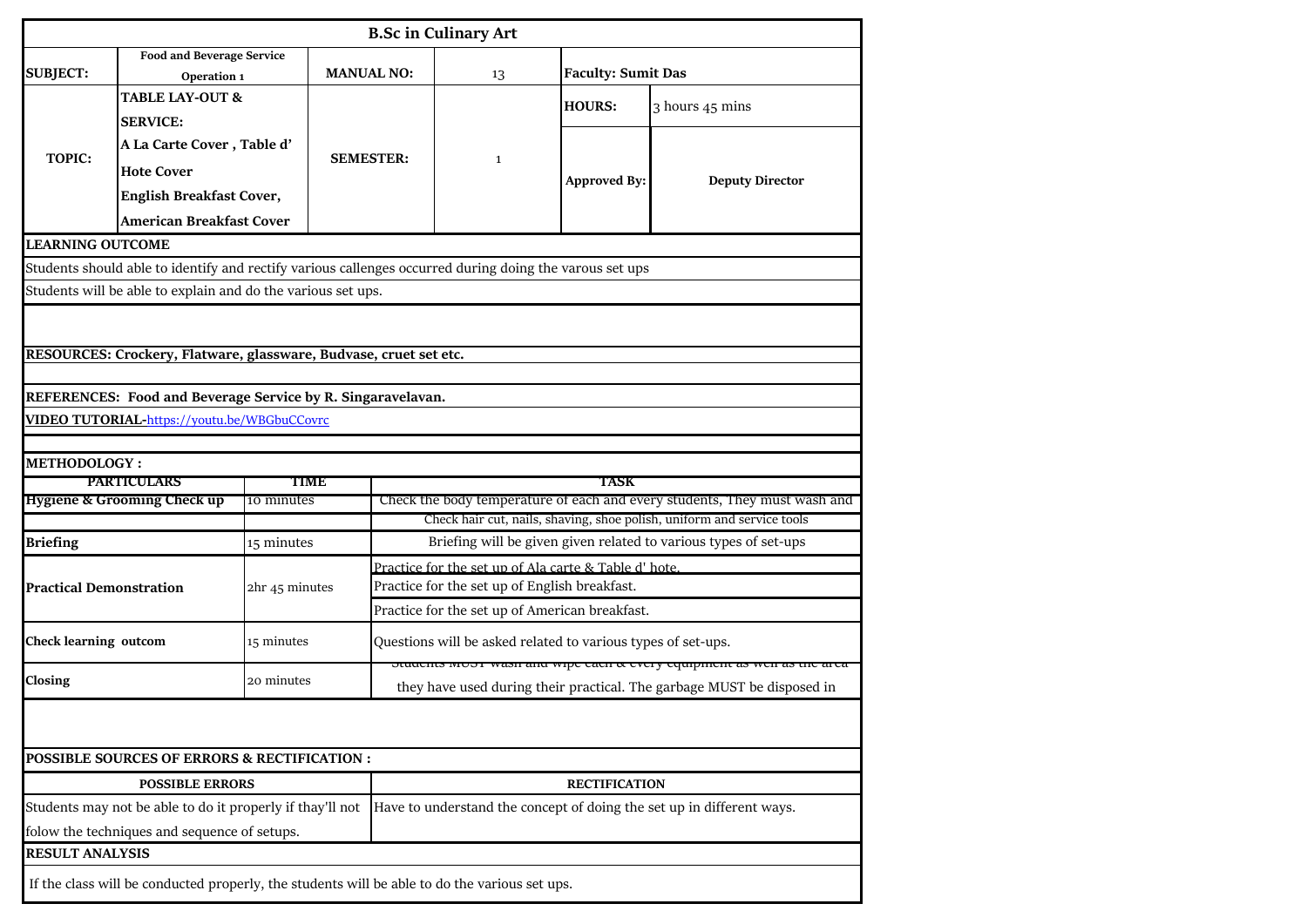| <b>B.Sc in Culinary Art</b>                          |                                                                                                                   |                |                                                                       |                                                                                                                                                     |              |                           |                        |  |  |  |
|------------------------------------------------------|-------------------------------------------------------------------------------------------------------------------|----------------|-----------------------------------------------------------------------|-----------------------------------------------------------------------------------------------------------------------------------------------------|--------------|---------------------------|------------------------|--|--|--|
| <b>SUBJECT:</b>                                      | Food and Beverage Service<br>Operation 1                                                                          |                | <b>MANUAL NO:</b>                                                     | 14                                                                                                                                                  |              | <b>Faculty: Sumit Das</b> |                        |  |  |  |
|                                                      | <b>TABLE LAY-OUT &amp;</b><br><b>SERVICE:</b><br><b>Continental Breakfast</b><br>Cover, Indian Breakfast<br>Cover |                |                                                                       |                                                                                                                                                     |              | <b>HOURS:</b>             | 3 hours 45 mins        |  |  |  |
| <b>TOPIC:</b>                                        |                                                                                                                   |                | <b>SEMESTER:</b>                                                      |                                                                                                                                                     | $\mathbf{1}$ | <b>Approved By:</b>       | <b>Deputy Director</b> |  |  |  |
|                                                      | <b>Afternoon Tea Cover, High</b>                                                                                  |                |                                                                       |                                                                                                                                                     |              |                           |                        |  |  |  |
| <b>LEARNING OUTCOME</b>                              |                                                                                                                   |                |                                                                       |                                                                                                                                                     |              |                           |                        |  |  |  |
|                                                      | Students should able to identify and rectify various callenges occurred during doing the varous set uos.          |                |                                                                       |                                                                                                                                                     |              |                           |                        |  |  |  |
|                                                      | Students will be able to explain and do the various set ups.                                                      |                |                                                                       |                                                                                                                                                     |              |                           |                        |  |  |  |
|                                                      |                                                                                                                   |                |                                                                       |                                                                                                                                                     |              |                           |                        |  |  |  |
|                                                      | RESOURCES: Crockery, Flatware, glassware, Budvase, cruet set etc.                                                 |                |                                                                       |                                                                                                                                                     |              |                           |                        |  |  |  |
|                                                      |                                                                                                                   |                |                                                                       |                                                                                                                                                     |              |                           |                        |  |  |  |
|                                                      | REFERENCES: Food and Beverage Service by R. Singaravelavan.                                                       |                |                                                                       |                                                                                                                                                     |              |                           |                        |  |  |  |
|                                                      | VIDEO TUTORIAL:-https://youtu.be/WBGbuCCovrc                                                                      |                |                                                                       |                                                                                                                                                     |              |                           |                        |  |  |  |
|                                                      |                                                                                                                   |                |                                                                       |                                                                                                                                                     |              |                           |                        |  |  |  |
| <b>METHODOLOGY:</b>                                  |                                                                                                                   |                |                                                                       |                                                                                                                                                     |              |                           |                        |  |  |  |
|                                                      | <b>PARTICULARS</b>                                                                                                | TIME           |                                                                       |                                                                                                                                                     |              | TASK                      |                        |  |  |  |
| <b>Hygiene &amp; Grooming Check up</b><br>10 minutes |                                                                                                                   |                |                                                                       | Check the body temperature of each and every students, They must wash and<br>Check hair cut, nails, shaving, shoe polish, uniform and service tools |              |                           |                        |  |  |  |
|                                                      |                                                                                                                   |                |                                                                       |                                                                                                                                                     |              |                           |                        |  |  |  |
| <b>Briefing</b>                                      |                                                                                                                   | 15 minutes     |                                                                       | Faculty will brief the students about the setup guidelines which they have to                                                                       |              |                           |                        |  |  |  |
|                                                      |                                                                                                                   |                |                                                                       | perfom during their practical under the proper guidance of him/her.                                                                                 |              |                           |                        |  |  |  |
|                                                      |                                                                                                                   | 2hr 45 minutes |                                                                       | Practice for the set up of continental breakfast.                                                                                                   |              |                           |                        |  |  |  |
| <b>Practical Demonstration</b>                       |                                                                                                                   |                |                                                                       | Practice for the set up of Indian breakfast.                                                                                                        |              |                           |                        |  |  |  |
|                                                      |                                                                                                                   |                |                                                                       | Practice for the set up of Afternoon tea & High tea.                                                                                                |              |                           |                        |  |  |  |
| Check learning outcom                                |                                                                                                                   | 15 minutes     |                                                                       | Questions will be asked related to the set ups which has been done during the                                                                       |              |                           |                        |  |  |  |
|                                                      |                                                                                                                   |                |                                                                       | practicals.<br>ents most wash and wipe each x every equipment as wen as the area                                                                    |              |                           |                        |  |  |  |
| <b>Closing</b>                                       |                                                                                                                   | 20 minutes     |                                                                       | they have used during their practical. The garbage MUST be disposed in                                                                              |              |                           |                        |  |  |  |
|                                                      |                                                                                                                   |                |                                                                       |                                                                                                                                                     |              |                           |                        |  |  |  |
|                                                      | <b>POSSIBLE SOURCES OF ERRORS &amp; RECTIFICATION:</b>                                                            |                |                                                                       |                                                                                                                                                     |              |                           |                        |  |  |  |
| <b>POSSIBLE ERRORS</b>                               |                                                                                                                   |                |                                                                       | <b>RECTIFICATION</b>                                                                                                                                |              |                           |                        |  |  |  |
|                                                      | Students may not be able to do it properly if thay'll not                                                         |                | Have to understand the concept of doing the set up in different ways. |                                                                                                                                                     |              |                           |                        |  |  |  |
| <b>RESULT ANALYSIS</b>                               |                                                                                                                   |                |                                                                       |                                                                                                                                                     |              |                           |                        |  |  |  |
|                                                      | If the class will be conducted properly, the students will be able to do the various set ups.                     |                |                                                                       |                                                                                                                                                     |              |                           |                        |  |  |  |